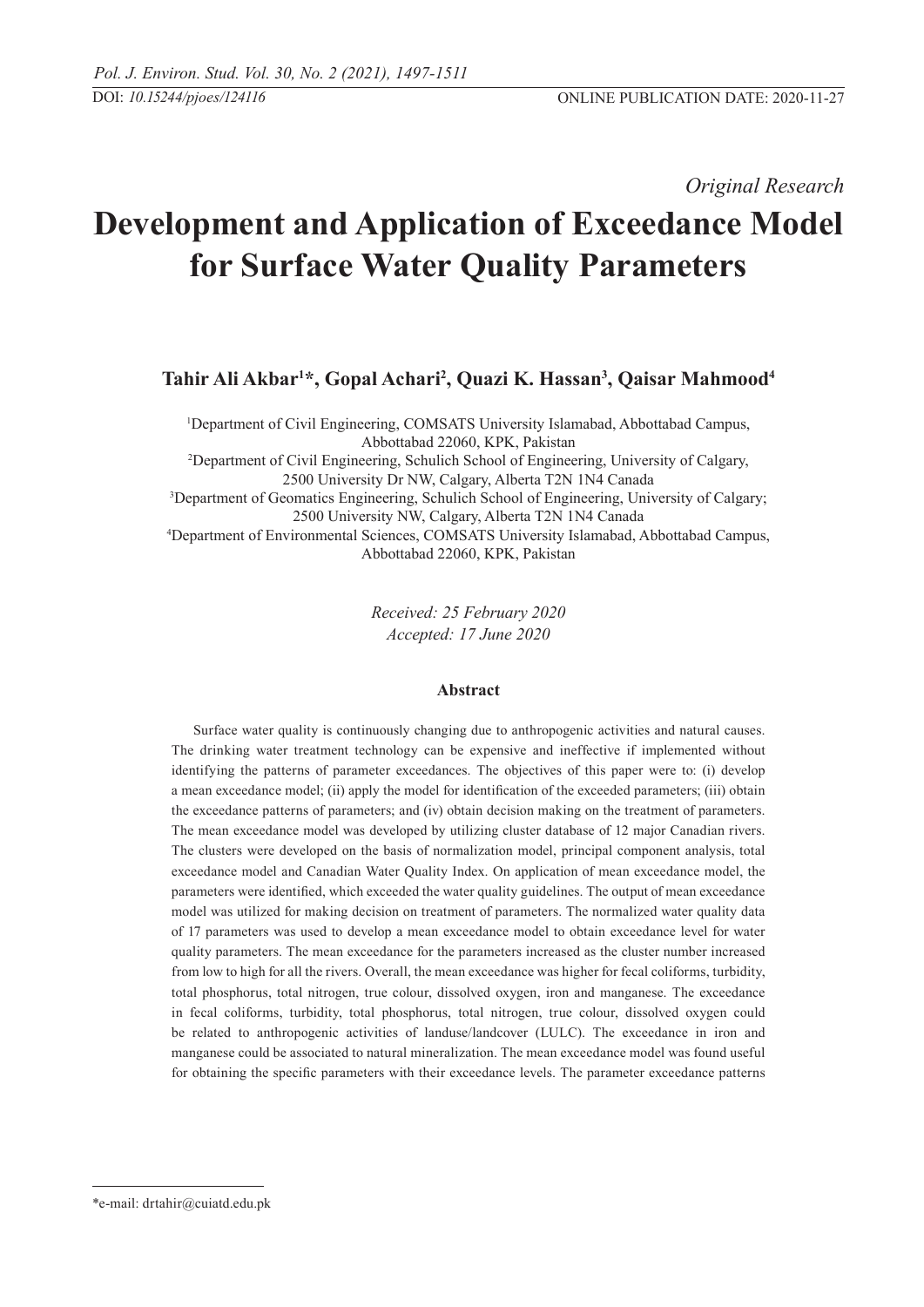could be utilized for the development of economical, efficient and targeted treatment technology for the source waters.

**Keywords**: Alberta Rivers, water quality modelling, parameter exceedance, drinking water treatment, water treatment technologies

# **Introduction**

Surface water pollution is a prime threat to the sustainability of surface waters in various parts of the world including Canada [1]. The main source of drinking water is surface water of Albertans in Canada [2]. Approximately 97.5 % of consumptive use of water, which serves small and large communities in Alberta, comes from surface water. The origins of Alberta's major rivers are glaciers and snow packs of Rocky Mountains. The surface water quality of rivers changes as water flows through different types of Landuse/ Landcover (LULC) [3, 4]. The water deterioration occurs due to anthropogenic activities (e.g., agriculture, forests, industrial, residential etc.) and natural factors (i.e., geology, soil, climate, precipitation etc.). The climatic changes can degrade the water quality [5-7]. The temperature variations due to seasonal changes also affect the surface water quality in Alberta.

In order to monitor the water quality, the water quality indices are used. The water quality index is a mechanism built on numerical expression for describing the quality level of water [8]. A study was conducted in which the water quality index was created using ten parameters, which were dissolved oxygen, pH, coliforms, specific conductance, alkalinity, and chloride. The index score was attained with a linear sum aggregation [9]. In another study, a multiplicative water quality index was developed by assigning weights to every parameter subjectively. The weight-based index was found useful and had significant impact on the indices [10]. Some other studies also included weight-based patterns in their indices [11]. In another study, an index was developed based on empirical data for recreation water and sensitivity functions were used to allot a numerical value between 0 and 1. The sensitivity functions were represented using the negative exponential curves. Sub-indices were defined and combined to obtain the geometric mean [12].

For monitoring the quality of major rivers of Alberta, Long-Term River Network (LTRN) program and the Canadian Water Quality Index (CWQI) are used. In LTRN program, the water samples are collected from fixed sampling sites and are tested for several parameters every month. To check the suitability of water for explicit uses, the water quality is assessed using Canadian water quality guidelines. The quality is considered acceptable when these values are found within the limits [2]. However, it was important to create a model that could classify the surface water quality of Alberta's major rivers to identify the particular parameters deteriorating the water quality

and guide in "treatment decision making" based on the outputs of the model. For this purpose, 12 major rivers of Alberta were classified and analyzed using principal component analysis (PCA) and clustering techniques by Akbar et al. [13]. The normalization models were developed on the basis of Canadian drinking water quality guidelines. The measured parameters were compared with the Canadian drinking water quality guidelines to develop a normalization model. The model was used to normalize the data of all 17 parameters. The normalized data of 17 parameters for 23 sampling sites during 2004-2008 were used for PCA to identify Principal Components (PCs) and obtain the dominant parameters. The dominant parameters obtained from PCs were dissolved solids, true color, pH, iron, fecal coliform, dissolved oxygen, and turbidity. The data for dominant parameters was used to develop the total exceedance model. The model was applied to generate five clusters. In evaluation, the clusters showed strong relationship with the classes of Canadian Water Quality Index (CWQI). Higher cluster numbers (i.e., 4, and 5) were observed in growing season whereas lower cluster numbers (i.e., 1, 2, 3) were found during winter. The agriculture could be responsible for deteriorating water quality in growing season [13].

The clusters of Alberta surface waters could be used to develop economical, efficient and targeted treatment technologies. Normally the water treatment technology is implemented with all built-in treatment processes. It makes the treatment costly, ineffective and untargeted. It is quite possible that in some places, advanced level of treatment might not be necessary as the water quality is intrinsically good. Different treatment technologies target different pollutants. For example in-line filtration is useful for water having low turbidity, direct filtration is beneficial for low to moderate turbidity and conventional treatment is good for high turbidity [14]. Different membrane filtration technologies can be used for treating different pollutants e.g., (i) nano filtration can be used for removal of calcium and magnesium ions; (ii) ultrafiltration can be used for removal of calcium and magnesium ions; and (iii) microfiltration can be used for removing pathogens [15,16]. Different types of disinfectants (e.g., chlorine, chloramine, UV light, ozone, and chlorine dioxide) are used for controlling bacteria, virus and other organisms [17, 18]. It is quite possible that the source waters change with the time of the year. There may be periods when they have high turbidity and consequently require treatment for it while at other times of the year the turbidity is low enough that a high level of coagulant dosage is not warranted.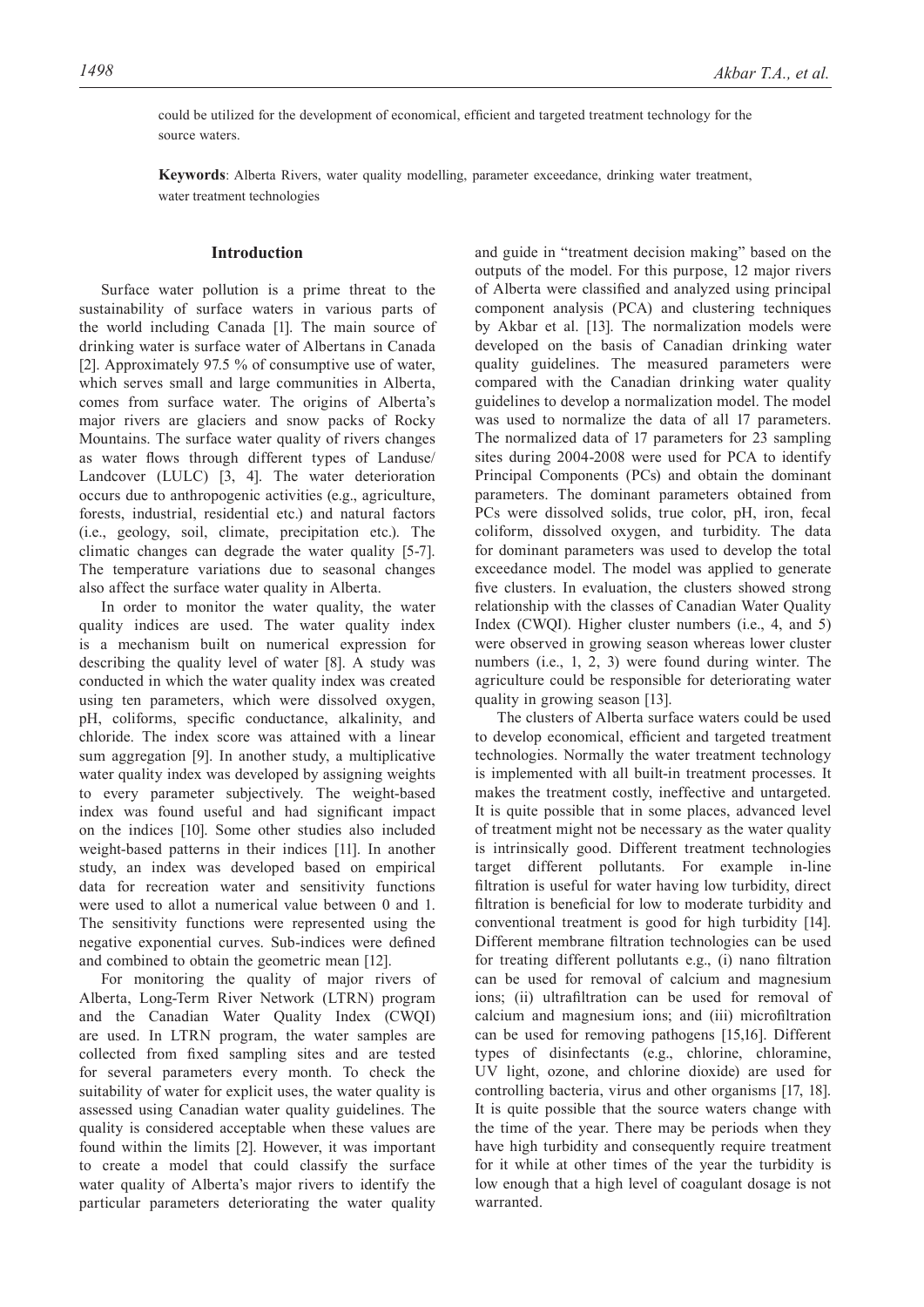

Fig. 1. a) Location of Alberta in Canada and b) Location of 23 sampling sites across the twelve major rivers in Alberta as published in Akbar et al. 2013 [13].

It is important to target the pollutants that are endemic to a particular area and accordingly devise a suitable treatment technology. The objectives of this paper were to: (i) develop the mean exceedance model using all 17 parameters; (ii) identify the parameters which exceeded the Canadian drinking water quality guidelines; (iii) obtain the exceedance patterns of parameters in clusters of 12 major rivers of Alberta during the period of five years (i.e., 2004-2008); and (iv) obtain decision on treatment of parameters.

#### **Materials and Methods**

# Study Area and Data Requirements

The study area has 12 major rivers of Alberta as shown in Fig. 1. The lengths of rivers range from 120 km to 1923 km as presented in Fig. 1. Alberta is a western province of Canada where the average annual temperature in winter ranges from −25.1ºC to −9.6ºC and in summer it varies from 8.7ºC to 18.5ºC [19]. The major LULC types are needle leaf forests (57.57%), grasses/cereal crops (30.11%) and broad leaf forests (5.25%) [20]. The information on surface water quality data is given on this website (https:// www.alberta.ca/surface-water-quality-data.aspx). The surface water quality of all major rivers is monitored for the different parameters on the monthly basis as part of Alberta Environment and Parks' Long Term River Network (LTRN) project. This data is accessible to public and can be downloaded using this website (http://environment.alberta.ca/apps/EdwReportViewer/ LongTermRiverNetwork.aspx).

There are 23 sampling sites of the rivers. For each sampling site, we obtained the monthly values of the 17 water quality parameters for the period 2004-2008 from Alberta Environment. These parameters included: chloride (Cl), dissolved organic carbon (DOC), dissolved oxygen (DO), fecal coliforms (FC), fluoride (F), iron (Fe), manganese (Mn), pH, sodium (Na), sulfate  $(SO<sub>4</sub>)$ total dissolved solids (TDS), total hardness (TH), total nitrogen (TN), total phosphorus (TP), true color (TC), turbidity (TUR) and water temperature (WT). The guideline values for each of these parameters are given in Table 1 [21-23].

# Methods

The method consisted of two major parts, such as: (i) utilization of cluster database; and (ii) development and application of mean exceedance model.

#### *Utilization of Cluster Database*

We used the data of monthly clusters for all the twelve rivers of Alberta during 2004-2008 developed by Akbar et al. [13]. In that study, the clusters were developed based on steps, which are described briefly here. First step includes development of normalization model as given in Eq. (1) and Eq. (2).

$$
(\text{Parameter}) \text{normalization} = \left[\frac{(Parameter) \text{measured}}{(Parameter) \text{guideline}}\right]^{0.25}
$$
\n
$$
\tag{1}
$$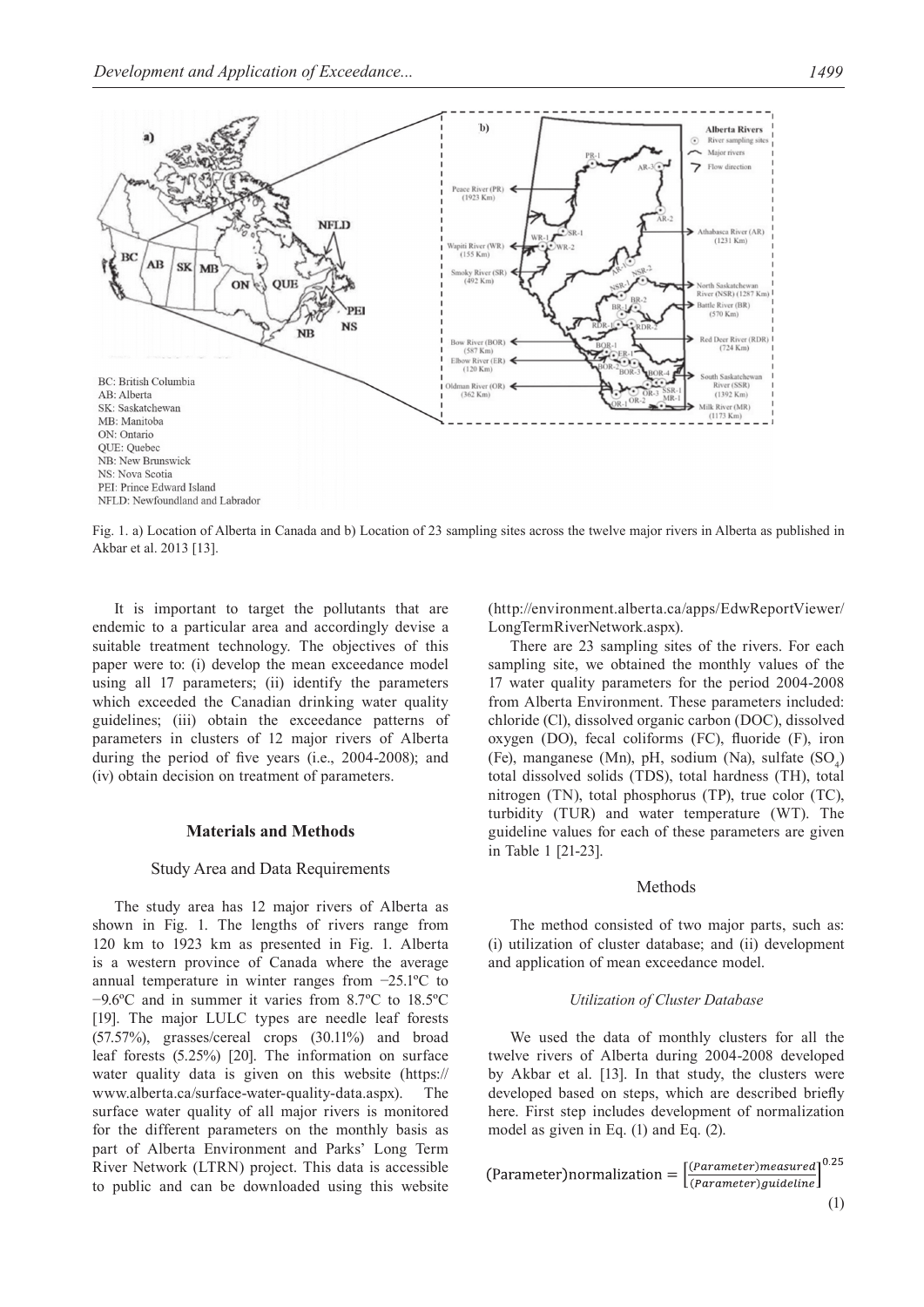$$
(\text{Parameter}) \text{normalization} = \left[ \frac{(\text{Parameter}) \text{guideline}}{(\text{Parameter}) \text{measured}} \right]^{0.25}
$$
\n
$$
\tag{2}
$$

 $0.25$ 

 The guideline for Canadian drinking water quality was 0 for FC as shown in Table 1, so the power of constant number 0.25 was used in the equations 1 and 2. Exponent 0.25 was used in order to reduce the spread (because of the large variations in their measured values) between the 17 parameters given in the Table 1. These normalized models were applied on the 15 parameters (WT, TUR, TC, DOC, TP, TN, TDS, TH, Cl,  $SO_4$ , pH $>8.5$ , Na, F, Mn and Fe using Eq. (1), and 2 parameters (DO and  $pH<6$ ) using equation (2) for obtaining normalized water quality data during 2004-2008.

Step 2 included the application of principal component analysis to identify principal components and to obtain the dominant parameters using the normalized data. On the basis of highest loading values dominant parameter was selected from each PC.

Step 3 included the development of total exceedance model i.e., Eq. (3) using normalized data of dominant parameters obtained using Eq. (1)  $&$  Eq. (2) during the period 2004 to 2008.

(Exceedance)total =  $\sum$ [(Dominant parameter)normalized - 1)] (3)

| Parameter       | Non-compliance if guideline value: |
|-----------------|------------------------------------|
| WT              | $>15^{\circ}$ C                    |
| D <sub>O</sub>  | $<6.5$ mg/LL                       |
| <b>TUR</b>      | $>1$ NTU                           |
| TC              | $>15$ Pt Co units                  |
| <b>DOC</b>      | $>5$ mg/LL                         |
| <b>TDS</b>      | $>500$ mg/Lmg/L                    |
| TP              | $>0.05$ mg/Lmg/L                   |
| TN              | $>1$ mg/Lmg/L                      |
| pH              | $\leq 6.5$ or $\geq 8.5$           |
| TH              | $>500$ mg/L                        |
| Cl              | $>250$ mg/L                        |
| SO <sub>4</sub> | $>500$ mg/L                        |
| Na              | $>200$ mg/L                        |
| F               | $>1.5$ mg/L                        |
| FC              | >0                                 |
| Mn              | $>0.05$ mg/L                       |
| Fe              | $>0.3$ mg/L                        |

|  |  | Table 1. Guidelines for Canadian drinking water quality [21-23] |  |  |  |  |  |  |  |  |
|--|--|-----------------------------------------------------------------|--|--|--|--|--|--|--|--|
|--|--|-----------------------------------------------------------------|--|--|--|--|--|--|--|--|

In step 4, the exceedance values obtained, were used to identify the patterns to develop clusters for the classification of surface water quality of the rivers. Step 5 included the evaluation of clusters on the basis of CWQI using Eq. (4) [13]. CWQI is a tool implemented by Canadian Council of Ministers of the Environment (CCME) to provide reports on water quality in Canada. For evaluation the percent cumulative agreements between the clusters and CWQI classes were calculated for all rivers during the period 2004 to 2008.

$$
CWQI = 100 - \left[ \frac{\sqrt{F1^2 + F2^2 + F3^2}}{1.732} \right]
$$
 (4)

...where  $F_1$ ,  $F_2$ , and  $F_3$  are scope, frequency and amplitude which could be calculated using equations as given in Table 2 [13].

# *Development and Application of Mean Exceedance Model*

In this sub-section, the steps consisted of the: (i) normalization of measured water quality data during the period 2004-2008 for WT, TUR, TC, DOC, TP, TN, TDS, TH, Cl,  $SO_4$ ,  $pH > 8.5$ , Na, F, Mn and Fe using Eq. (1), and DO and  $pH<6.5$  using Eq. (2) as explained in "Utilization of Cluster Database"; (ii) The normalized parameter dataset was used to develop a mean exceedance model as given in Eq. (5).

 $(Mean Exerciseedance) parameter = Mean[(parameter) normalized - 1]$ Table 1. Guidelines for Canadian drinking water quality [21-23]. (5)

Table 2. Equations used for calculation of CWQI and identifying classes using the data of 23 sampling sites for 12 rivers during the period 2004-2008 [13].



Note: nse: normalized sum of excursion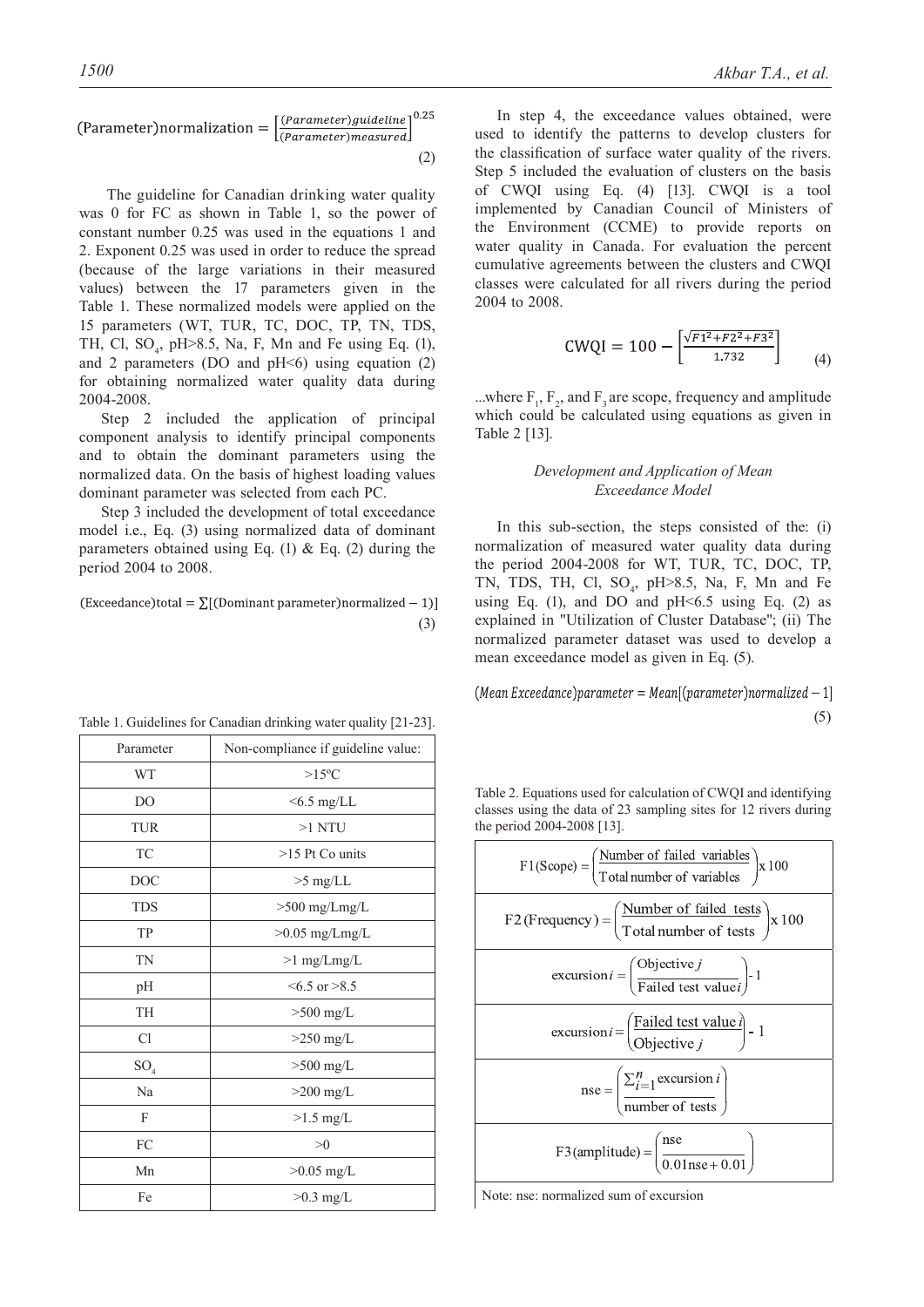|                                                                                                                                   | $N-Fe$                   | 0.91              | 0.88          | 0.56      | 0.43         | 2.40        | 0.38               | 0.43          | 0.43        | 0.43             | 0.60            | 0.64               | 0.60           |
|-----------------------------------------------------------------------------------------------------------------------------------|--------------------------|-------------------|---------------|-----------|--------------|-------------|--------------------|---------------|-------------|------------------|-----------------|--------------------|----------------|
|                                                                                                                                   | $\rm Mg/$<br>$_{\rm Fe}$ | $\overline{0.21}$ | 0.18          | 0.03      | 0.01         | 10.00       | 0.01               | 0.01          | 0.01        | $\overline{0.0}$ | 0.04            | 0.05               | 0.04           |
|                                                                                                                                   | N-FC                     | 1.78              | 2.51          | 2.21      | 3.76         | 1.19        | 1.78               | $\frac{1}{4}$ | 1.78        | 2.24             | 1.78            | 1.93               | 4.23           |
|                                                                                                                                   | FC mL                    | $\supseteq$       | $\Theta$      | 24        | 200          | $\mathbf 2$ | $\equiv$           | 4             | $\supseteq$ | 25               | $\supseteq$     | $\overline{4}$     | 320            |
|                                                                                                                                   | $N$ -pH<6.5              | 0.96              | 0.97          | 0.94      | 0.97         | 0.95        | 0.95               | 0.96          | 0.95        | 0.97             | 0.97            | 0.97               | 0.96           |
|                                                                                                                                   | $N-pH>8.5$               | 0.98              | 0.97          | 0.99      | 0.97         | 0.99        | 0.98               | 0.98          | 0.98        | 0.96             | 0.96            | 0.97               | 0.97           |
|                                                                                                                                   | Hq                       | 771               | 7.45          | 8.22      | 7.42         | 8.07        | 7.95               | 7.78          | 7.86        | 7.28             | 7.27            | 7.48               | 7.51           |
|                                                                                                                                   | N-TDS                    | 0.83              | 1.20          | 0.81      | 0.87         | 0.92        | 0.78               | 0.81          | 0.70        | 0.84             | 0.88            | 0.85               | 0.87           |
|                                                                                                                                   | TDS                      | 241               | 1020          | 216       | 289          | 352         | 188                | 218           | 117         | 245              | 300             | 260                | 283            |
|                                                                                                                                   | N-TC                     | 1.07              | 1.28          | 0.76      | 0.76         | 0.90        | 0.76               | 0.76          | 0.76        | 0.76             | 0.76            | 0.76               | 1.07           |
|                                                                                                                                   | PtCo<br>PC               | 20.00             | 40.00         | 5.00      | 5.00         | 10.00       | 5.00               | 5.00          | 5.00        | 5.00             | 5.00            | 5.00               | 20.00          |
|                                                                                                                                   | $N-Tur$                  | 1.57              | 2.85          | 2.09      | 1.05         | 2.26        | 1.26               | 136           | 1.58        | 1.02             | 1.46            | 1.57               | 1.34           |
|                                                                                                                                   | N-DO Tur NTU             | 6.00              | 66.30         | 19.20     | 1.20         | 26.20       | 2.50               | 3.40          | 6.30        | 1.10             | 4.60            | 6.10               | 3.20           |
|                                                                                                                                   |                          | 0.90              | 1.91          | 0.92      | 0.87         | 0.85        | 0.84               | 0.84          | 0.83        | 0.86             | 0.88            | 0.84               | 0.88           |
|                                                                                                                                   | $\rm mg/L$<br>င္က        | 9.74              | 0.49          | 9.10      | 11.58        | 12.36       | 13.20              | 12.91         | 14.02       | 12.01            | 10.95           | 12.92              | 11.04          |
|                                                                                                                                   | Date Time<br>Sample      | 21-Jan-04         | $15 - Jan-04$ | 27-May-04 | $13$ -Jan-04 | 8-Mar-04    | $5$ -Jan-04        | 20-Feb-04     | 13-Jan-04   | 14-Jan-04        | $15 - Jan - 04$ | $20 - Jan - 04$    | $15 - Jan-04$  |
| Table 3. Table showing sampled values and normalized values of the dominant parameters for different sampling sites of 12 rivers. | Sampling<br>station      | Athabasca         | Battle        | Bow       | Elbow        | Milk        | North Saskatchewan | Oldman        | Peace       | Red deer         | Smoky           | South Saskatchewan | Wapiti         |
|                                                                                                                                   | Σó<br>si                 |                   | $\mathcal{L}$ | 3         | 4            | 5           | $\circ$            |               | ∞           | ᢦ                | $\overline{10}$ | $\equiv$           | $\overline{c}$ |

For total exceedance dominant parameters were used whereas in mean exceedance all the parameters were used.

(iii) This model was applied to obtain the mean exceedance level for water quality parameters of the clusters in all the rivers of study area.

(iv) Charts were developed to present parameter exceedance patterns in clusters.

# **Results and Discussions**

In these subsequent paragraphs, we discussed about the (i) development of normalization models; (ii) Principal Component Analysis; (iii) cluster development for water quality classification; (iv) clusters comparison with CWQI classes; (v) mean exceedance of parameters for rivers; (vi) treatment decision making using outputs of mean exceedance model; and (vii) treatment technologies for exceeded parameters.

## Development of Normalization Model

In first step, the normalization model was developed using Eq. 1 and Eq. 2 [13]. Both these equations were applied for all 17 parameters on each site of all 12 rivers. The results of selected river sampling sites for the selected dominant parameters are shown in Table 3. Formulae were applied on the original values of parameters to get the normalized values.

## Principal Component Analysis

The results of Principal Component Analysis led to seven major principal components with variability of about 89%. From these identified PCs, it was found that PC-1 was the indicator of watershed geology, PC-2, PC-3, and PC-4 were the indicators of mineralization (natural and anthropogenic) and PC-3, PC-5, and PC-7 were the indicators of LULC activities. The dominant parameters which were discovered from seven PCs were TUR, TDS, pH, DO, FC, Fe and TC [13].

# Cluster Development for Water Quality Classification

The developed model given in Eq. 3 was used to calculate the total exceedence values for the normalized data of dominant parameters. Five clusters for water quality classification were developed and evaluated using these exceedence values. Clusters shown in Fig. 2 are presenting the maximum, minimum and the mean exceedence values of the dominant parameters.

From Fig. 2, it is clear that minimum, maximum and mean exceedence increases with increase in cluster number. It means that the water quality deteriorates from cluster 1 to cluster 5 respectively [13].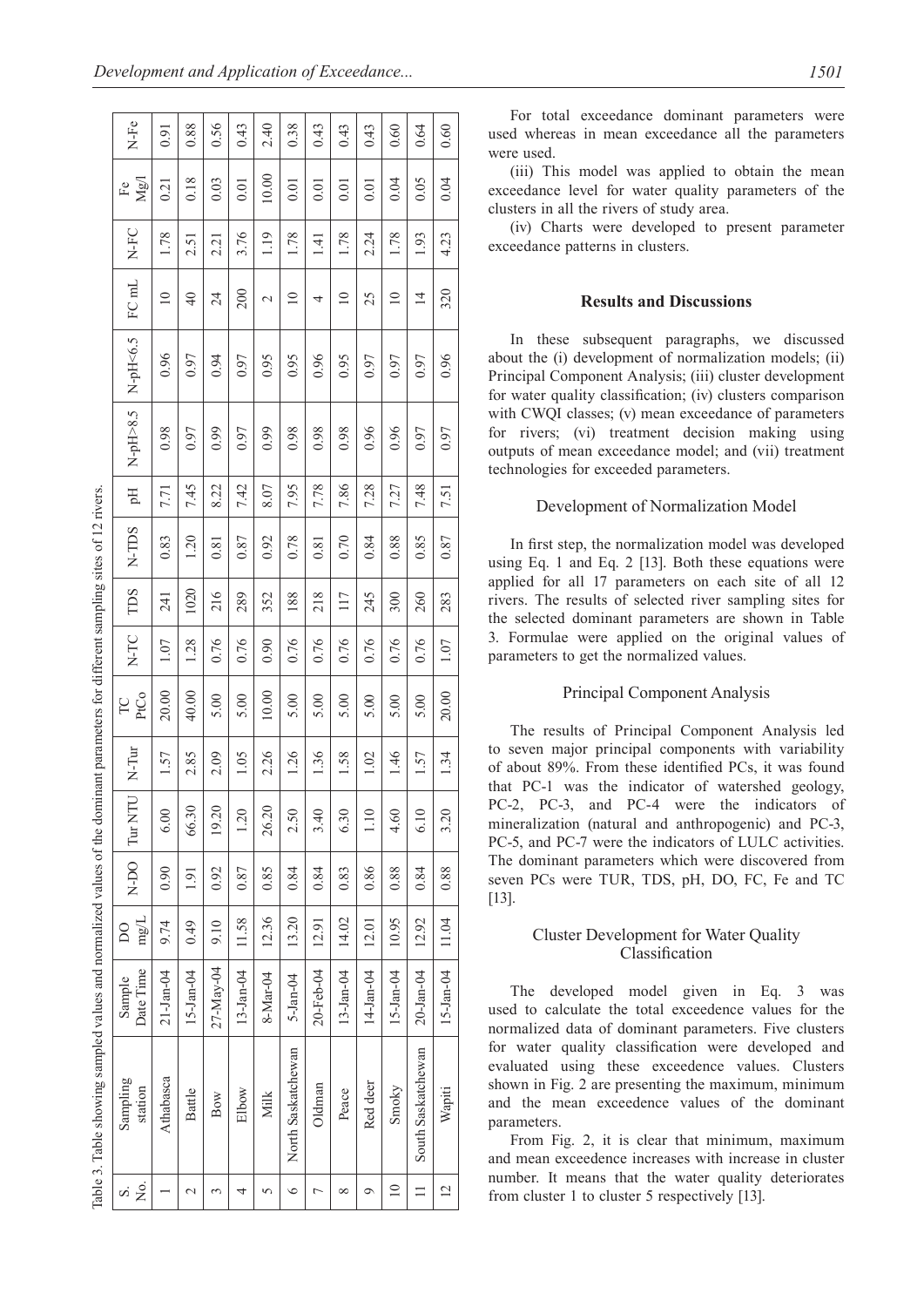

Fig. 2. Patterns of five clusters produced from minimum, maximum and mean of the exceedance values of dominant parameters [13].

#### Clusters Comparison with CWQI Classes

As discussed, the clusters obtained, were compared with CWQI classes as shown in Fig. 3. The quantitative evaluation showed very close match of clusters with CWQI classes. The results revealed that for clusters 1, 2, 3 ,4 and 5 cumulative agreement for 0 deviation were 85.71%, 83.54%, 90.22 %, 80.74% and  $83.40\%$  respectively. For  $\pm 1$  deviation the agreement percentages were 14.29%, 16.46%, 8.83%, 19.26% and 16.60% respectively. For  $\pm 2$  deviation, the percentage of agreement was 1.40 % in cluster 3. The percentages of agreement showed very strong match between clusters and CWQI classes which indicates the suitability and worth of cluster based classification system for the surface water quality of Alberta Rivers [13].

# Mean Exceedance of Parameters for Rivers

Table 4 indicates the list of the parameters playing their roles in water quality. The model provided the identification of parameters which were exceeded and which were not exceeded in each cluster of river. The numerical values also indicated the levels of exceedance for each exceeded parameter. The mean exceedence of fecal coliforms and turbidity is higher in almost all the rivers which indicates that water quality in Alberta river is deteriorated mostly due to their precence. The increase in FC is related to increasing anthropogenic activities [13]. The turbidity in water quality could be related to snow melting and precipitation. The run off from different types of LULC increase the sediment levels in the surface waters, which increase TUR. Although all the parmeters listed are responsible for degrading the water quality but greater values of TP and Mn in Battle River and involvement of higher values of Mn and Fe in Milk river indicate their major roles in detoriating the water quality of these rivers. It shows increase in natural mineralization also affected the water quality. The details about the mean exceedance of parameters of the twelve rivers in Alberta are given in subsequent paragraphs..

# *Athabasca River*

For Athabasca River, the mean exceedance for the parameters is given in Table 4. The mean exceedance for FC was above: (i) 1 for cluster 3 and cluster 4; (ii) 2 for cluster 5. The mean exceedance for TUR was above: (i) 0.40 for cluster 3; (ii) 1 for cluster 4, (iii) 2 for cluster 5. For cluster 5, the mean exceedance for (i) TP was above 0.30; (ii) TC and DOC was above 0.20; (iii) Fe was above 0.10. For cluster 4, the mean exceedance for: (i) Fe was above 0.20; (ii) TP, TC and DOC was above 0.10. For cluster 3, the mean exceedance for: TP,



Fig. 3. Percentage cumulative agreement between clusters and CWQI classes based on deviations for (a) development of clusters and (b) evaluation of clusters [13].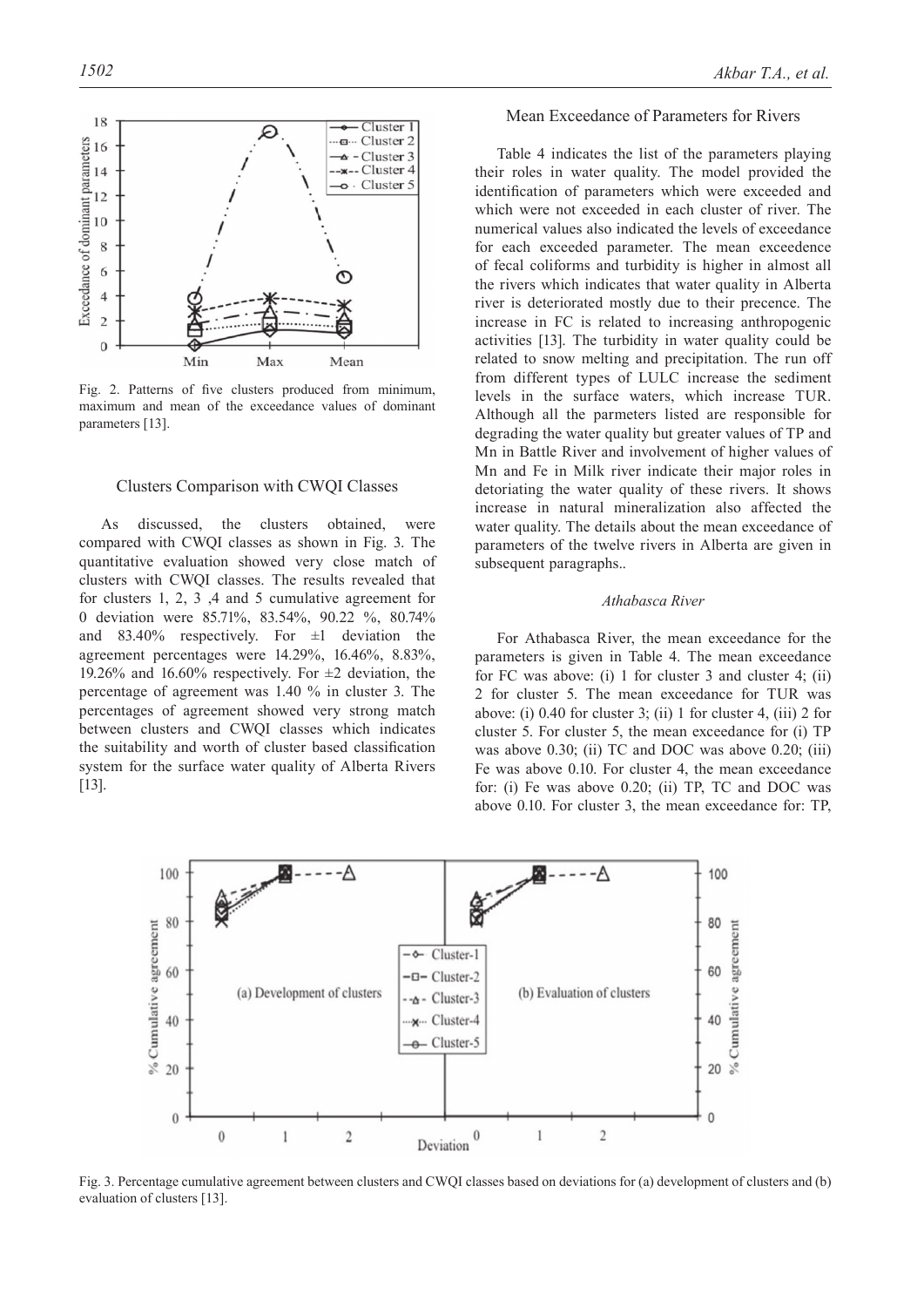TC, and DOC was above 0.10. Overall the parameters with the higher mean exceedance values were FC and TUR. The snow melting and precipitation from the different types of land LULC increase the sediment levels in the surface waters, which increase TUR. The sources of deterioration in Athabasca River are also the surface runoff from the different LULC types including broad leaf forests, needle leaf forests and cereal crops/ grasses [13]. A study accomplished for Athabasca River, found that the contamination could be related to LULC related runoff from the forestry and agricultural activities [24]. The lowest to highest exceedance were observed from cluster 3 towards cluster 5.

## *Battle River*

The mean exceedance for the parameters of Battle River is given in Table 4. The mean exceedance for FC was above: (i) 1 for cluster 3; (ii) 2 for cluster 4 and cluster 5. The mean exceedance for TUR was above: (i)  $0.50$  for cluster 3; (ii)  $0.80$  for cluster 4 and (iii) 1 for cluster 5. The mean exceedance for Mn was above: (i)  $0.10$  for cluster 3; (ii)  $0.40$  for cluster 4; (iii) 1 for cluster 5. The mean exceedance for DO was above: (i) 0.20 for cluster 4; and (ii) 0.60 for cluster 5. The mean exceedance for TP was above: (i) 0.20 for cluster 3; (ii) 0.30 for cluster 4; and (iii) 0.50 for cluster 5. The mean exceedance for DOC was above: (i) 0.20 for cluster 3; (ii) 0.30 for cluster 4; and (iii) 0.40 for cluster 5. The mean exceedance for TC was above: (i) 0.20 for cluster 3; (ii) 0.10 for cluster 4; and (iii) 0.20 for cluster 5. The mean exceedance for TN was above: (i) 0.20 for cluster 4 and cluster 5. We also observed mean exceedance over 0.10 for TDS and Fe in cluster 5. The parameters, which showed higher mean exceedance as compared to others parameters, were FC, TUR, Mn, DO, and TP. The range of mean exceedance for these parameters was from: (i) 0.28 to 1.77 in cluster 3; (ii) 0.38 to 2 in cluster 4; and (iii) 0.58 to 2.97 in cluster 5. Battle river is dominated by cereal crops and grasses. The corrosion in water might be related to the agriculture activities. The natural and anthropogenic activities are also responsible for deteriorating its condition [25].

#### *Bow River*

For Bow River, the mean exceedance for the parameters is given in Table 4. The lowest to highest exceedance for the parameters were observed from cluster 1 towards cluster 5. The mean exceedance for FC was above: (i) 1 for cluster 1, cluster 2 and cluster 3; (ii) 2 for cluster 4; and (iii) 3 for cluster 5. The mean exceedance for TUR was above: (i) 0.2 for cluster 2; (ii) 0.4 for cluster 3; (iii) 0.5 for cluster 4; and (iv) 1 for cluster 5. The mean exceedance for TP was above: (i) 0.1 for cluster 3 and cluster 4; and (ii) 0.3 for cluster 5. Fe also showed exceedance of about 0.30 in cluster 4. FC and TN showed exceedance in all five clusters. FC, TUR and TP showed higher exceedance in cluster 3, cluster 4 and cluster 5. The cluster results showed that water quality of Bow River in BOR-2, BOR-3 and BOR-4 weakened as compared to BOR-1 during the growing season. This could be related to the agricultural activities of cereal crops as these three sites are located near agricultural areas whereas BOR-1 is located near needle leaf forest. The increase in TUR in Bow River could also be the result of snow melting period [25].

## *Elbow River*

For Elbow River, the lowest to highest exceedance for the parameters were observed from cluster 2 towards cluster 5 (See Table 4). The mean exceedance for FC was above: (i) 1 for cluster 2; (ii) 2 for cluster 3 and cluster 4; and (iii) 4 for cluster 5. The mean exceedance for TUR was above: (i) 0.05 for cluster  $2$ ; (ii)  $0.10$  for cluster 3; (iii)  $0.3$  for cluster 4; and (iv) 0.5 for cluster 5. TP, TC and TN showed exceedance above 0.10 for cluster 5. The most prominent parameters in terms of exceedance were FC and TUR. Cluster 5 showed exceedance in six parameters (i.e., FC, TUR, TP, TC, TN and DOC). Cluster 4 had exceedance in three parameters (i.e., FC, TUR and TN). Cluster 2 and cluster 3 showed exceedance only in FC and TUR. Water quality of Elbow River might be deteriorated mostly because of runoff from agriculture and residential development [26].

#### *Milk River*

The mean exceedance of parameters for the clusters of Milk River is given in Table 4. The exceedance values for the exceeded parameters are higher for cluster 5 as compared to cluster 4. The mean exceedance for: (i) FC and Fe was above 2; (ii) Mn and TUR was above 1. TP, DOC, TC, TN, and TDS had mean exceedance above 0.10 in cluster 5. The parameters in the order from the highest to lowest mean exceedance were Mn, FC, Fe, TUR, TDS and DO respectively in cluster 4. The mean exceedance for Mn, FC and Fe were above 1. The parameters of Cluster 5 for Milk River from the highest to lowest values were: FC, Fe, Mn, TUR, TP, DOC, TC, TN, TDS, pH and DO. Milk River is surrounded by the cereal crops/grasses and the snow melting period around this river was before 5-April-08. Agricultural activities and surface runoff due to snow melting could be the reason of the deteriorated water quality of Milk River during growing season. The mineralization in Milk River due to Mn and Fe could be a major factor for the deteriorated water quality throughout the year [27].

## *North Saskatchewan River*

The mean exceedance of parameters for the clusters of North Saskatchewan River is given in Table 4. The lowest to highest exceedance for the parameters were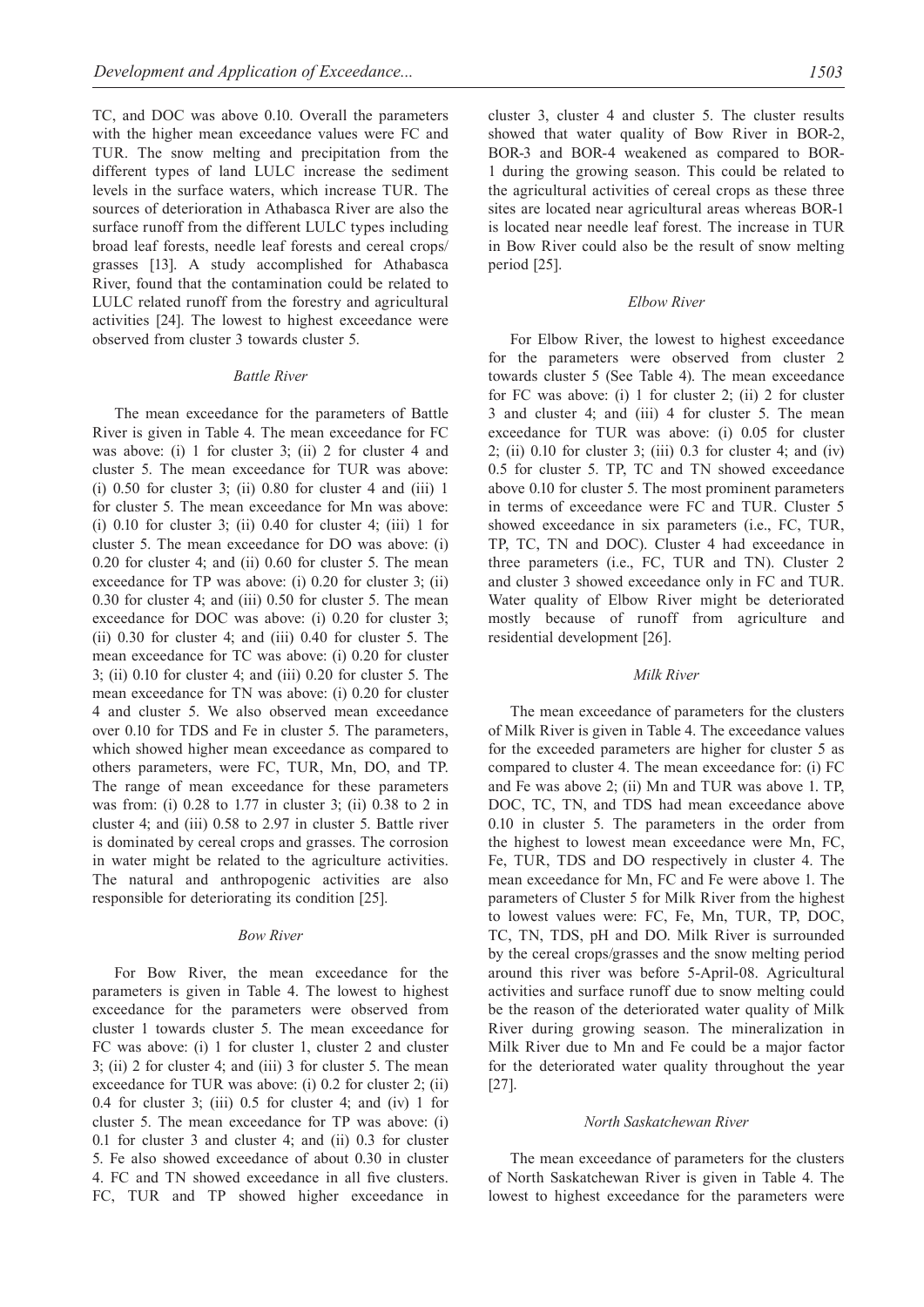|                | Table 4. Mean exceedence values of the parameters deteriorating water quality. |                          |       |            |                                       |      |                |              |       |       |                  |       |          |                |       |       |                         |                 |       |
|----------------|--------------------------------------------------------------------------------|--------------------------|-------|------------|---------------------------------------|------|----------------|--------------|-------|-------|------------------|-------|----------|----------------|-------|-------|-------------------------|-----------------|-------|
| Sr. No         | Rivers                                                                         | Cluster                  | TC    | <b>DOC</b> | $\mathsf{r}$ )<br>$\widetilde{F}$     | TUR  | F              | $\mathbb{E}$ | E     | Eq    | $\sum_{i=1}^{n}$ | 匞     | Мn       | $\overline{D}$ | TDS   | Hard  | $\overline{\mathbb{V}}$ | $\mathrm{SO}_4$ | U     |
|                |                                                                                | 3                        | 0.10  | 0.10       | $\infty$<br>1.7                       | 0.42 | 0.18           | 0.01         | 0.03  | 0.01  | 岂                | $\Xi$ | ΣÄ       | Ë              | Ë     | 岂     | $\Xi$                   | Ë               | 岂     |
|                | Athabasca                                                                      | $\overline{4}$           | 0.16  | 0.12       | $\circ$<br>$\overline{1.9}$           | 1.09 | 0.16           | 0.26         | 0.07  | 0.02  | $\Xi$            | $\Xi$ | Ë        | Ë              | Ë     | $\Xi$ | $\Xi$                   | Ë               | Ë     |
|                |                                                                                | 5                        | 0.27  | 0.21       | $\circ$<br>2.2                        | 2.21 | 0.33           | 0.12         | 0.03  | $\Xi$ | $\Xi$            | $\Xi$ | Ë        | Ë              | 岂     | $\Xi$ | Ë                       | Ë               | Ë     |
|                |                                                                                | 3                        | 0.21  | 0.29       | $\infty$<br>1.7                       | 0.55 | 0.30           | 0.02         | 0.08  | 0.01  | Ë                | Ë     | 岂        | 0.03           | 0.06  | Ë     | Ë                       | Ë               | Ë     |
| $\sim$         | Battle                                                                         | 4                        | 0.18  | 0.33       | Ō,<br>2.0                             | 0.85 | 0.39           | 0.08         | 0.22  | 0.01  | 0.04             | Ë     | Ë        | 0.30           | 0.08  | Ë     | Ë                       | 岂               | $\Xi$ |
|                |                                                                                | 5                        | 0.25  | 0.41       | 2.97                                  | 1.12 | 0.59           | 0.11         | 0.25  | 0.01  | 0.04             | Ë     | 1.06     | 0.66           | 0.16  | 0.05  | Ë                       | Ë               | $\Xi$ |
|                |                                                                                | $\overline{\phantom{0}}$ | $\Xi$ | Ë          | 7<br>$\Xi$                            | Ë    | $\overline{z}$ | $\Xi$        | 0.10  | Ë     | 岂                | Ë     | $\Xi$    | Ë              | Ë     | 岂     | $\Xi$                   | $\Xi$           | $\Xi$ |
|                |                                                                                | $\mathcal{L}$            | 0.17  | 岂          | $\circ$<br>$\overline{c}$             | 0.22 | $\Xi$          | EN           | 0.11  | Ë     | Ë                | $\Xi$ | $\Xi$    | Ë              | Ë     | Ë     | Ë                       | $\Xi$           | Ë     |
| 3              | Bow                                                                            | 3                        | 0.07  | 0.10       | $\sim$<br>$\overline{1.7}$            | 0.48 | 0.13           | 岂            | 0.11  | Ë     | Ë                | $\Xi$ | 岂        | Ë              | 岂     | Ë     | $\Xi$                   | Ë               | Ë     |
|                |                                                                                | 4                        | 0.13  | 0.03       | $\circ$<br>2.3                        | 0.77 | 0.18           | Ë            | 0.09  | 0.01  | $\Xi$            | Ë     | 0.08     | Ë              | 岂     | $\Xi$ | $\overline{E}$          | Ë               | Ë     |
|                |                                                                                | 5                        | 0.11  | 0.06       | 4<br>3.7                              | 1.53 | 0.32           | 岂            | 0.09  | $\Xi$ | EN               | Ë     | 岂        | 0.16           | 岂     | H     | Ë                       | Ë               | Ë     |
|                |                                                                                | $\mathcal{L}$            | Ë     | $\Xi$      | $\overline{\phantom{0}}$<br>$\vec{a}$ | 0.07 | Ë              | Ë            | Ë     | Ë     | Ë                | Ë     | $\Xi$    | Ë              | $\Xi$ | 岂     | Ë                       | 岂               | Ë     |
|                | Elbow                                                                          | $\sim$                   | 岂     | $\Xi$      | $\infty$<br>23                        | 0.13 | Ë              | Ë            | $\Xi$ | Ë     | Ë                | Ë     | Ë        | EN             | Ë     | 岂     | Ë                       | Ë               | $\Xi$ |
| 4              |                                                                                | 4                        | $\Xi$ | $\Xi$      | 5<br>$\mathsf{C}$<br>$\sim$           | 0.32 | Ë              | 0.06         | $\Xi$ | 岂     | 岂                | $\Xi$ | $\Xi$    | $\Xi$          | 岂     | 岂     | 岂                       | 岂               | $\Xi$ |
|                |                                                                                | 5                        | 0.18  | 0.07       | ¥,<br>$\frac{9}{4}$                   | 0.85 | 0.23           | 0.14         | Ë     | 岂     | 岂                | Ë     | ΣÄ       | Ë              | 岂     | 岂     | Ë                       | $\Xi$           | Ë     |
| 5              | Milk                                                                           | 4                        | Ë     | Ë          | 1.53                                  | 0.70 | EN             | 1.02         | $\Xi$ | 岂     | 岂                | EN    | $1.87\,$ | 0.03           | 0.17  | 岂     | $\Xi$                   | $\Xi$           | Ë     |
|                |                                                                                | 5                        | 0.20  | 0.20       | $\circ$<br>$\frac{1}{2}$              | 1.84 | 0.34           | 2.24         | 0.18  | 岂     | E                | $\Xi$ | 1.98     | 岂              | 0.13  | 岂     | $\Xi$                   | Ë               | 岂     |
|                |                                                                                | $\epsilon$               | 0.07  | 0.04       | 1.82                                  | 0.40 | 0.55           | Ë            | 0.14  | 0.01  | $\Xi$            | 岂     | Ë        | 岂              | Ë     | $\Xi$ | 岂                       | Ë               | 岂     |
| $\circ$        | North Saskatchewan                                                             | 4                        | 0.19  | 0.04       | $\tilde{\mathbf{e}}$<br>$\frac{2}{3}$ | 0.93 | 0.16           | 岂            | 0.02  | Ξ     | $\Xi$            | Ë     | Ë        | Ë              | $\Xi$ | $\Xi$ | $\Xi$                   | Ë               | Ë     |
|                |                                                                                | 5                        | 0.16  | 0.11       | تة<br>3.8                             | 2.06 | 0.41           | 岂            | 0.10  | ΣÄ    | 岂                | Ë     | 岂        | Ë              | $\Xi$ | Ë     | Ë                       | Ë               | Ë     |
|                |                                                                                |                          | Ë     | $\Xi$      | $\circ$<br>$\Xi$                      | 0.02 | $\Xi$          | EN           | Ë     | 岂     | 岂                | $\Xi$ | EN       | Ë              | Ë     | Ë     | Ë                       | E               | Ë     |
|                |                                                                                | $\sim$                   | 0.05  | 岂          | 1.21                                  | 0.33 | $\Xi$          | Ë            | Ë     | Ë     | 岂                | $\Xi$ | Ë        | Ë              | Ë     | 岂     | $\Xi$                   | Ë               | Ë     |
| $\overline{ }$ | Oldman                                                                         | 3                        | Ë     | Ë          | $1.61$                                | 0.58 | Ë              | Ë            | 0.02  | 岂     | $\Xi$            | $\Xi$ | $\Xi$    | $\Xi$          | Ë     | $\Xi$ | $\Xi$                   | Ë               | Ë     |
|                |                                                                                | 4                        | Ë     | Ë          | 2.31                                  | 0.76 | 0.06           | 0.19         | $\Xi$ | $\Xi$ | $\Xi$            | 岂     | 岂        | $\Xi$          | $\Xi$ | $\Xi$ | 岂                       | Ë               | 岂     |
|                |                                                                                | $\sigma$                 | 0.06  | 0.06       | 4.28                                  | 2.36 | 0.45           | $\Xi$        | 0.14  | $\Xi$ | $\Xi$            | $\Xi$ | $\Xi$    | $\Xi$          | $\Xi$ | $\Xi$ | $\Xi$                   | $\overline{z}$  | $\Xi$ |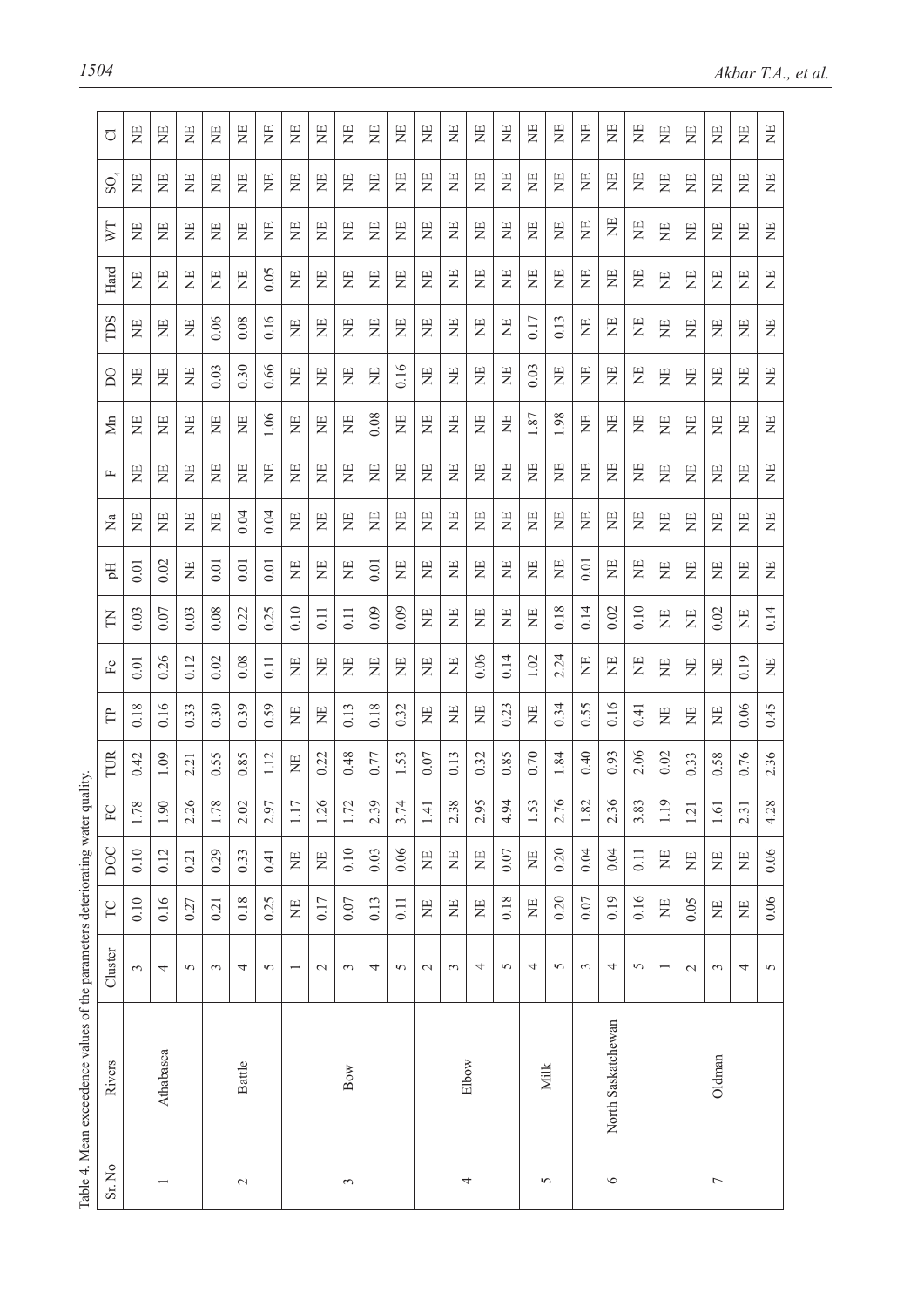| Ë<br>$\Xi$ | 岂<br>Ë            | Ë<br>Ë         | Ë<br>Ë | Ë<br>Ë   | $\Xi$<br>Ë | ΣR<br>ΣN | Ë<br>$\Xi$                                | Ë<br>Ë | Ë<br>岂   | Ë<br>岂         | Ë<br>Ë          | ΣÄ<br>Ë  | $\Xi$<br>$\Xi$     | Ë<br>Ξ                          | 岂<br>Ë   | Ë<br>Ë | Ë<br>Ë         | Ë<br>岂 |
|------------|-------------------|----------------|--------|----------|------------|----------|-------------------------------------------|--------|----------|----------------|-----------------|----------|--------------------|---------------------------------|----------|--------|----------------|--------|
| Ë          | $\Xi$             | $\Xi$          | 岂      | Ë        | Ë          | Ë        | $\Xi$                                     | $\Xi$  | $\Xi$    | 岂              | Ë               | Ë        | Ë                  | Ë                               | $\Xi$    | Ξ      | 岂              | 岂      |
| Ë          | Ë                 | $\Xi$          | Ë      | Ë        | Ë          | 岂        | Ë                                         | Ë      | $\Xi$    | $\Xi$          | Ë               | Ë        | 岂                  | Ë                               | Ë        | $\Xi$  | $\Xi$          | Ë      |
| Ë          | Ë                 | Ë              | $\Xi$  | $\Xi$    | Ë          | 岂        | Ë                                         | Ë      | 岂        | Ë              | ΣN              | Ë        | Ë                  | Ë                               | Ë        | Ë      | Ë              | Ë      |
| Ë          | Ë                 | 0.05           | 岂      | Ë        | $\Xi$      | Ë        | Ë                                         | Ë      | Ë        | Ë              | Ë               | $\Xi$    | $\Xi$              | 0.18                            | Ë        | Ë      | Ë              | Ë      |
| $\Xi$      | Ë                 | Ë              | Ë      | Ë        | Ë          | Ξ        | $\Xi$                                     | Ë      | Ë        | Ë              | 岂               | Ë        | 0.08               | Ξ                               | Ë        | Ë      | 0.05           | 0.28   |
| $\Xi$      | $\Xi$             | Ë              | Ë      | Ë        | Ë          | Ë        | $\Xi$                                     | $\Xi$  | Ë        | Ë              | Ë               | 岂        | Ë                  | Ë                               | $\Xi$    | Ξ      | 岂              | 岂      |
| Ë          | Ë                 | Ë              | Ë      | Ë        | Ë          | 岂        | Ë                                         | Ë      | $\Xi$    | Ë              | 0.10            | Ë        | 岂                  | 岂                               | Ë        | $\Xi$  | $\Xi$          | Ë      |
| Ë          | Ë                 | Ë              | Ξ      | 0.01     | Ë          | 岂        | 岂                                         | Ë      | 0.01     | Ë              | 0.01            | Ë        | Ë                  | Ë                               | Ë        | Ë      | Ξ              | Ξ      |
| Ë          | 0.10              | 0.06           | Ë      | 0.01     | $\Xi$      | 0.03     | 0.13                                      | Ë      | Ë        | 0.08           | 0.14            | 0.12     | 0.12               | 0.11                            | Ë        | Ë      | 0.04           | 0.16   |
| $\Xi$      | $\overline{0.11}$ | Ë              | Ë      | Ë        | Ë          | Ξ        | 0.08                                      | Ë      | Ë        | 0.01           | Ë               | Ë        | 0.29               | 0.02                            | Ë        | Ë      | 0.09           | 0.15   |
| 0.08       | 0.47              | 0.56           | Ë      | Ë        | Ë          | 0.20     | 0.33                                      | 0.41   | 0.05     | 0.43           | Ë               | Ë        | 0.19               | 0.35                            | $\Xi$    | 0.09   | 0.12           | 0.36   |
| 0.55       | 1.15              | 3.30           | ΣÄ     | 0.20     | 0.22       | 0.55     | 1.67                                      | 0.61   | 1.21     | 2.51           | 0.30            | 0.72     | 1.23               | 1.85                            | 0.16     | 0.35   | 1.00           | 2.14   |
| $1.80\,$   | 1.97              | 2.34           | 1.19   | $1.38\,$ | 1.96       | 2.65     | $\overline{\phantom{0}}$<br>$\frac{4}{4}$ | 1.7    | 2.1      | 2.33           | $1.20$          | $1.47\,$ | 1.92               | $\overline{\phantom{a}}$<br>3.4 | $0.00\,$ | 1.76   | 2.10           | 2.53   |
| Ë          | 0.07              | 0.14           | Ë      | 0.05     | 0.03       | 0.05     | 0.18                                      | 0.03   | 0.15     | 0.16           | $\Xi$           | 0.00     | 0.01               | Ë                               | Ë        | 0.13   | 0.10           | 0.15   |
| Ë          | 0.06              | 0.27           | Ë      | 0.07     | 0.07       | 0.06     | 0.21                                      | 0.19   | 0.13     | 0.29           | Ë               | Ë        | $0.07$             | $0.07$                          | Ë        | 0.16   | 0.18           | 0.20   |
| 3          | 4                 | $\overline{5}$ |        | $\sim$   | 3          | 4        | 5                                         | 3      | 4        | $\overline{5}$ | $\mathbf{\sim}$ | 3        | 4                  | $\sim$                          |          | 3      | 4              | 5      |
|            | Peace             |                |        |          | Red Deer   |          |                                           |        | Smoky    |                |                 |          | South Saskatchewan |                                 |          |        | Wapiti         |        |
|            | $\infty$          |                |        |          | 9          |          |                                           |        | $\equiv$ |                |                 |          | $\equiv$           |                                 |          |        | $\overline{c}$ |        |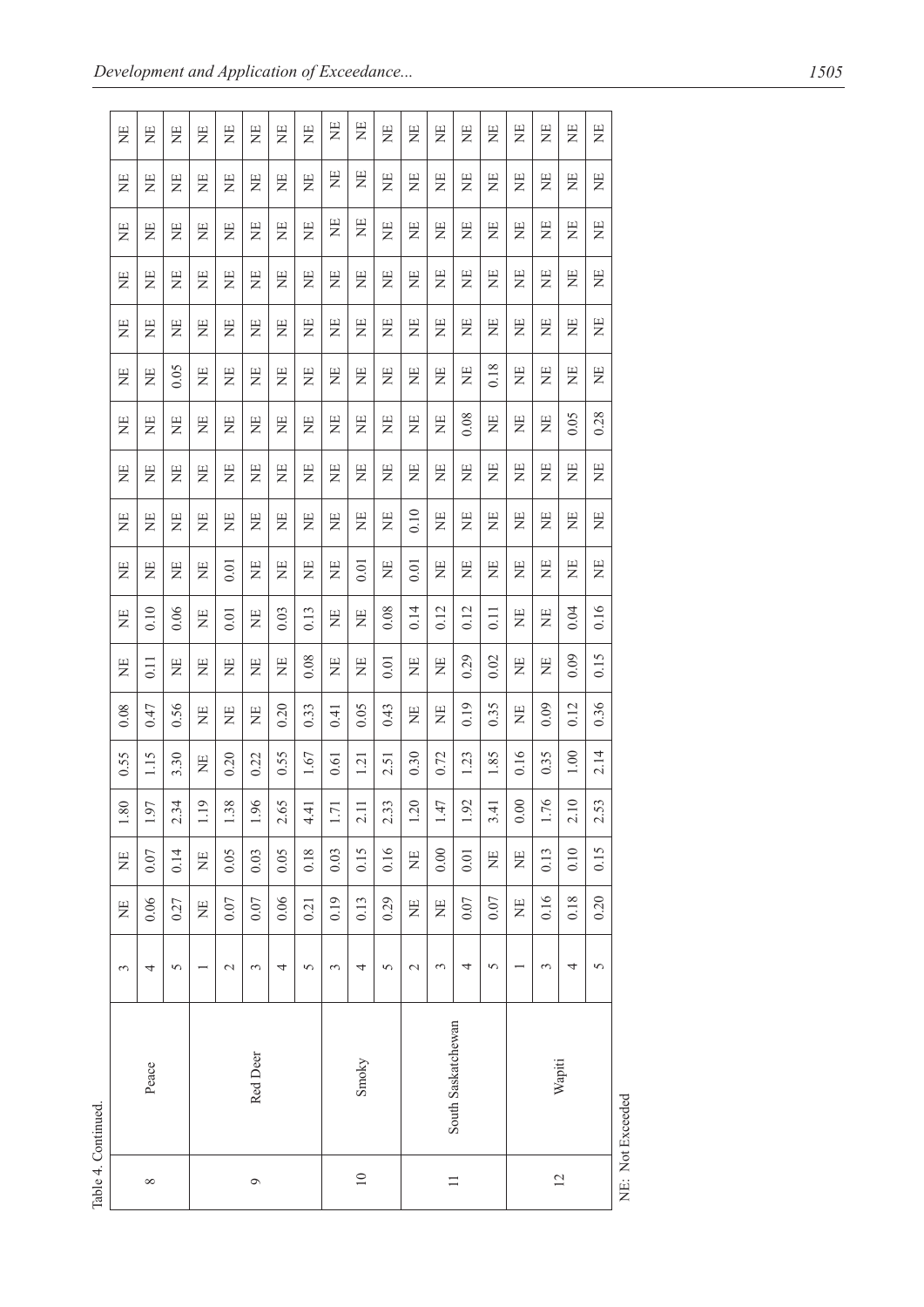observed from cluster 3 towards cluster 5. The mean exceedance for FC was above: (i) 1 for cluster 1; (ii) 2 for cluster 4; and (iii) 3 for cluster 5. The mean exceedance for TUR was above: (i) 2 for cluster 5; (ii) 0.5 for cluster 4; and (iii) 0.3 for cluster 3. The mean exceedance was above 0.1 for TP, TC, DOC and TN for cluster 5. TP and TC had the exceedance above 0.1. TP in cluster 1 showed exceedance above 0.50 and TN had exceedance above 0.1. The mean exceedance was higher for FC, TUR, TP and TC as compared to other parameters for North Saskatchewan River. A major portion of North Saskatchewan River is surrounded by cereal crops/grasses on downstream side of the river and by needle leaf and broad leaf forests at upstream side. Worsened water quality of North Saskatchewan River in growing season could be due to agriculture activities. The variation of clusters in different months during the period 2004-2008 was associated with the snow melting. The probable sources of contamination for the North Saskatchewan River could be the pollutants which are carried by snowmelt from the activities related to agriculture and forestry [28].

## *Oldman River*

The mean exceedance of parameters for the clusters of Oldman River is given in Table 4. The lowest to highest exceedance for the parameters were observed from cluster 1 towards cluster 5. The mean exceedance for FC was above: (i) 1 for cluster 1, cluster 2 and cluster 3; (ii) 2 for cluster 4; and (iii) 4 for cluster 5. The mean exceedance for TUR was above: (i) 0.30 for cluster 2; (ii)  $0.50$  for cluster 3; (iii)  $0.70$  for cluster 4; and (iv) 2 for cluster 5. The mean exceedance was above: (i) 0.40 for TP; and (ii) 0.10 for TN. The exceedance was above 0.10 for FE in cluster 4. The parameters with higher exceedance in: (i) cluster 5 was FC, TUR, TP, and TN; (ii) cluster 4 was FC, TUR and Fe; (iii) cluster 2 and cluster 3 were FC and TUR; and (iv) cluster 1 was FC. The Oldman river water quality is flagging becaue of the anthropogenic activities like recreation, forestry, agriculture activities and oil and gas development [29]. The naturally happening process of sulfide oxidation in Oldman River Basin was detected because of the wide network of drainage and irrigation canals [30].

# *Peace River*

The mean exceedance of parameters for the clusters of Peace River is given in Table 4. The mean exceedance from the lowest to highest range was observed from cluster 3 towards cluster 5. The mean exceedance for TUR was above: (i) 0.50 for cluster 3; (ii) 1 for cluster 4; and (iii) 3 for cluster 5. The mean exceedance for FC was above: (i) 1 for cluster 3, cluster 4 and (ii) 2 for cluster 5. For cluster 5, the exceedance for: (i) TP was above 0.50; (ii) TC was above 0.20; (iii) DOC was above 0.10. The mean exceedance for TP was above 0.40 for cluster 4 and it was above 0.10 for TN. The parameters with the higher mean exceedance were TUR, FC, and TP in all three clusters. As river is surrounded by crops, broad leaves and needle leaves forest and most of Peace River is in the snow melting period of 6-Apr-08 to 15-May-08, therefore agriculture activities and increase in contamination due to snow melting could be the reason for detoriation in water quality [13].

# *Red Deer River*

The mean exceedance of parameters for the clusters of Red Deer River is given in Table 4. The mean exceedance from the lowest to the highest range was observed from cluster 1 towards cluster 5. The mean exceedance for FC was above: (i) 1 for cluster 1, cluster 2 and cluster 3; and (ii) 4 for cluster 4. The mean exceedance for TUR was above: (i) 0.20 for cluster 2, cluster 3; (ii) 0.50 for cluster 4; (iii) 1 for cluster 5. For cluster 5: (i) TP was above 0.30; (ii) TC was above 0.20; (iii) DOC and TN was above 0.10. TP was above 0.10 for cluster 4. The parameters with the highest mean exceedance were: (i) FC, TUR, and TP in cluster 4 and cluster 5; (ii) FC, TUR, and TC in cluster 2 and cluster 3. FC was the only exceeded parameter in cluster 1. In growing season contaminaion in water quality of red deer River could be associated with the agriculture activities as river is surrounded by cereal crops and grasses and run off due to snow melting [25].

#### *Smoky River*

The mean exceedances of parameters for the clusters of Smoky River are shown in Table 4. The mean exceedance from the lowest to highest range was observed from cluster 3 towards cluster 5. The mean exceedance for TUR was above: (i) 0.50 for cluster 3; (ii) 1 for cluster 4; (iii) 2 for cluster 5. The mean exceedance for FC was above: (i) 1 for cluster 3; (ii) 2 for cluster 4 and cluster 5. For cluster 5, the exceedance was above: (i) 0.40 for TP; (ii) 0.20 for TC; and (iii) 0.10 for DOC. TC and DOC had exceedance above 0.10 in cluster 4. TP was above 0.40 in cluster 3 and TC was above 0.10 for cluster 3. The parameters with the highest mean exceedance were: (i) FC, TUR, and TP in cluster 3 and cluster 5; (ii) FC, TUR, and TC in cluster 2 and cluster 3. FC was the only parameter in cluster 1. The parameters with the highest mean exceedance were: (i) FC, TUR, and TP in cluster 3 and cluster 5; (ii) FC and TUR in cluster 2 and cluster 3. The weakening in the water quality of Smoky River could be related to of discharges from oil sands refinery and runoff from the forest and agricultural activities [25].

## *South Saskatchewan River*

The mean exceedance of parameters for the clusters of South Saskatchewan River is shown in Table 4. The mean exceedance from the lowest to highest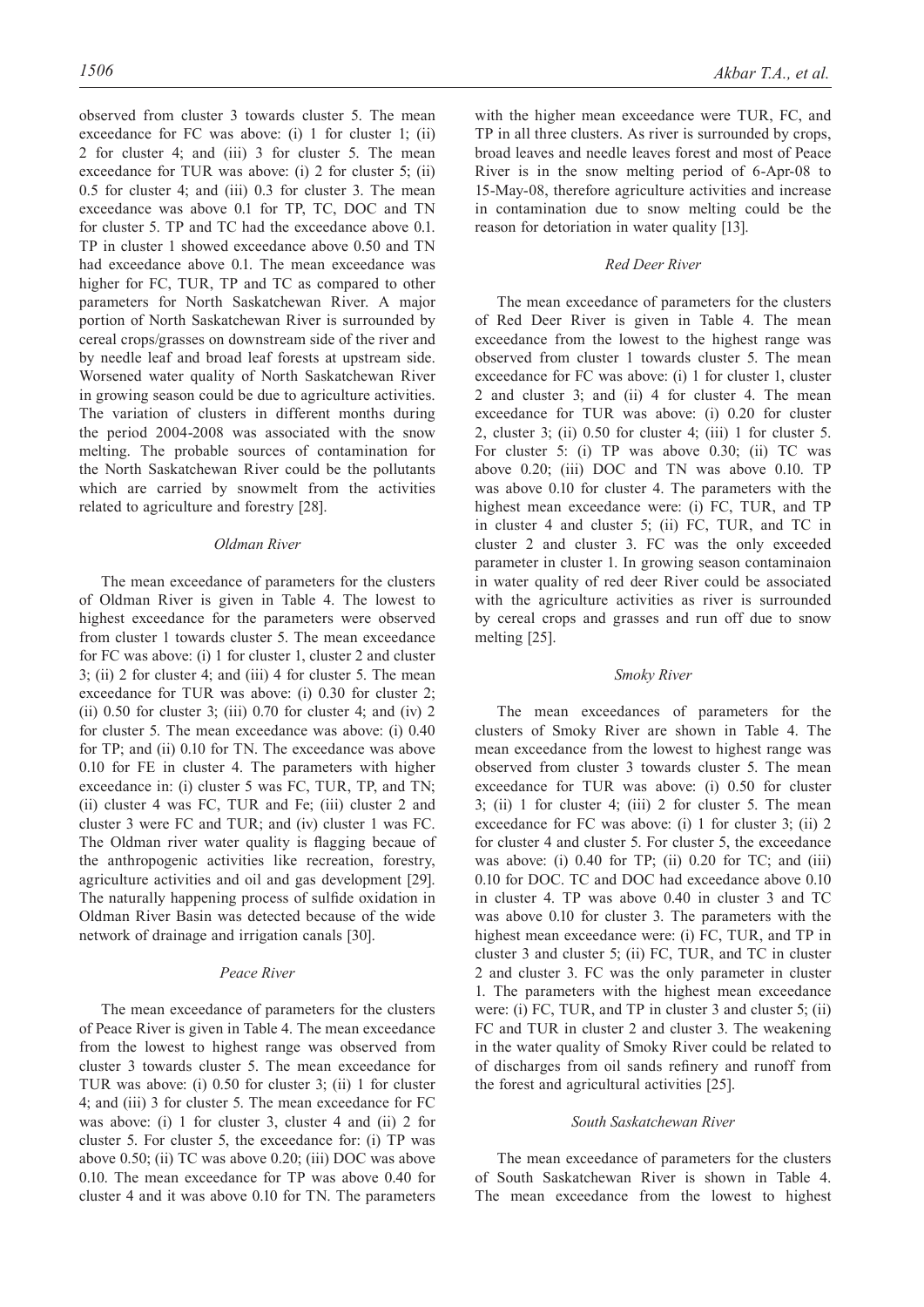|                          |                       |                 |                     | Table 5. Results of treatment decision making using outputs of mean exceedance model |                      |                                                                              |
|--------------------------|-----------------------|-----------------|---------------------|--------------------------------------------------------------------------------------|----------------------|------------------------------------------------------------------------------|
| $\rm Sr$                 |                       |                 |                     | Treatment Required                                                                   |                      | Treatment not Required                                                       |
| Σó.                      | Rivers                | Clusters        | Parameters<br>No.of | Parameters                                                                           | Parameters<br>No. of | Parameters                                                                   |
|                          |                       | $\epsilon$      | $\infty$            | FC, TP, TUR, Fe, TN, pH<br>TC, DOC,                                                  | $\circ$              | Na, F, Mn, DO, TDS, Hard, SO <sub>4</sub> , WT, Cl                           |
| $\overline{\phantom{0}}$ | Athabasca             | 4               | $\infty$            | , FC, TP, TUR, Fe, TN, pH<br>TC, DOC,                                                | $\circ$              | Na, F, Mn, DO, TDS, Hard, SO <sub>4</sub> , WT, Cl                           |
|                          |                       | $\sim$          | $\infty$            | FC, TP, TUR, Fe, TN, pH<br>TC, DOC                                                   | $\sigma$             | Na, F, Mn, DO, TDS, Hard, SO <sub>4</sub> , WT, Cl                           |
|                          |                       | 3               | $\overline{10}$     | TP, TUR, Fe, TN, pH, DO, TDS<br>TC, DOC, FC,                                         | $\overline{ }$       | Na, F, Mn, SO <sub>4</sub> , WT, Cl, Hard                                    |
| $\mathcal{L}$            | <b>Battle</b>         | 4               | $\equiv$            | ?, TUR, Fe, TN, pH, Na, DO, TDS<br>TC, DOC, FC, TI                                   | $\circ$              | F, Mn, $SO_4$ , WT, Cl, Hard                                                 |
|                          |                       | 5               | $\overline{13}$     | , TUR, Fe, TN, pH, Na, DO, TDS,<br>Hard, Mn<br>TC, DOC, FC, TF                       | 4                    | F, SO <sub>4</sub> , WT, Cl                                                  |
|                          |                       |                 | $\sim$              | FC, TN                                                                               | $\overline{15}$      | TC, DOC, TP, TUR, Fe, pH, Na, F, Mn, DO, TDS, Hard, SO <sub>4</sub> , WT, Cl |
|                          |                       | $\mathbf{\sim}$ | 4                   | IC, FC, TUR, TN                                                                      | $\mathbf{13}$        | DOC, FC, TP, Fe, pH, Na, F, Mn, DO, TDS, Hard, SO <sub>4</sub> , WT, Cl      |
| 3                        | Bow                   | $\epsilon$      | $\circ$             | DOC, FC, TP, TUR, TN<br>TC,                                                          | $\equiv$             | pH, Na, F, Mn, DO, TDS, Hard, SO <sub>4</sub> , WT, Cl, Fe                   |
|                          |                       | 4               | $\infty$            | FC, TP, TUR, TN, pH, Mn<br>TC, DOC,                                                  | $\circ$              | Na, F, DO, TDS, Hard, SO <sub>4</sub> , WT, Cl, Fe                           |
|                          |                       | 5               | $\circ$             | DOC, FC, TP, TUR, TN<br>TC,                                                          | $\equiv$             | Fe, pH, Na, F, Mn, DO, TDS, Hard, SO <sub>4</sub> , WT, Cl                   |
|                          |                       | $\mathbf{\sim}$ | $\mathcal{L}$       | FC,TUR                                                                               | 15                   | TC, DOC, TP, Fe, TN, pH, Na, F, Mn, DO, TDS, Hard, SO <sub>4</sub> , WT, Cl  |
|                          | Elbow                 | 3               | $\mathcal{L}$       | FC,TUR                                                                               | $\overline{15}$      | TC, DOC, TP, Fe, TN, pH, Na, F, Mn, DO, TDS, Hard, SO <sub>4</sub> , WT, Cl  |
| 4                        |                       | 4               | $\epsilon$          | FC,TUR, Fe                                                                           | $\overline{4}$       | TC, DOC, TP, TN, pH, Na, F, Mn, DO, TDS, Hard, SO <sub>4</sub> , WT, Cl      |
|                          |                       | $\sim$          | $\sim$              | DOC, FC, TUR, TP,<br>TC.                                                             | $\overline{c}$       | Na, F, Mn, DO, TDS, Hard, SO <sub>4</sub> , WT, Cl, Fe, Tn, PH               |
|                          |                       | 4               | $\overline{ }$      | JR, Fe, Mn, DO, TDS, F<br>FC, TL                                                     | $\overline{10}$      | TC, DOC, TP, TN, pH, N, Hard, SO <sub>4</sub> , WT, Cl                       |
| 5                        | Milk                  | $\sim$          | $\circ$             | C, TP, TUR, Fe, TN, Mn, TDS<br>TC, DOC, F                                            | $\infty$             | pH, Na, F, DO, Hard, SO <sub>4</sub> , WT, Cl                                |
|                          |                       | 3               | $\overline{ }$      | C, FC, TP, TUR, TN, pH<br>TC, DO                                                     | $\supseteq$          | Fe, Na, F, Mn, DO, TDS, Hard, SO <sub>4</sub> , WT, Cl                       |
| $\circ$                  | Saskatchewan<br>North | 4               | $\circ$             | TC, DOC, FC, TP, TUR, TN,                                                            | $\equiv$             | Fe, pH, Na, F, Mn, DO, TDS, Hard, SO <sub>4</sub> , WT, Cl                   |
|                          |                       | 5               | $\circ$             | DOC, FC, TP, TUR, TN<br>TC,                                                          | $\equiv$             | Fe, pH, Na, F, Mn, DO, TDS, Hard, SO <sub>4</sub> , WT, Cl                   |
|                          |                       |                 | $\sim$              | FC, TUR                                                                              | $\overline{15}$      | TC, DOC, TP, Fe, TN, pH, Na, F, Mn, DO, TDS, Hard, SO <sub>4</sub> , WT, Cl  |
|                          |                       | $\mathbf{\sim}$ | $\epsilon$          | TC, FC, TUR                                                                          | $\overline{4}$       | DOC, TP, Fe, TN, pH, Na, F, Mn, DO, TDS, Hard, SO <sub>4</sub> , WT, Cl      |
| $\overline{ }$           | Oldman                | 3               | $\epsilon$          | FC, TUR, TN                                                                          | $\overline{4}$       | TC, DOC, TP, Fe, pH, Na, F, Mn, DO, TDS, Hard, SO <sub>4</sub> , WT, Cl      |
|                          |                       | 4               | 4                   | FC, TUR, TP, FE                                                                      | $\mathbf{13}$        | IC, DOC, Tn, pH, Na, F, Mn, DO, TDS, Hard, SO <sub>4</sub> , WT, Cl          |
|                          |                       | $\sigma$        | $\circ$             | TC, DOC, FC, TP, TUR, TN                                                             | $\Box$               | Fe, pH, Na, F, Mn, DO, TDS, Hard, SO <sub>4</sub> , WT, Cl                   |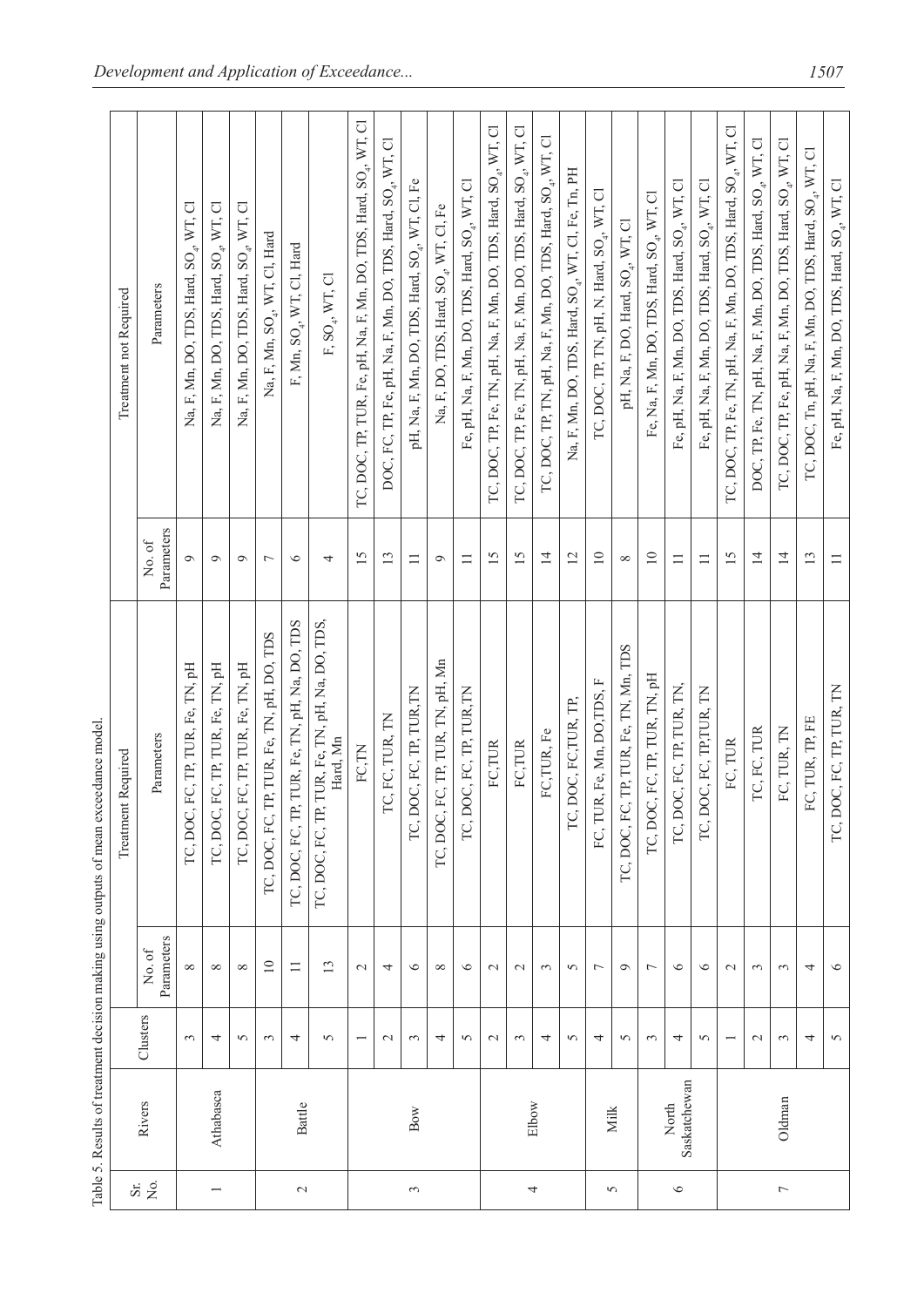|                | Table 5. Continued. |               |                |                                      |                 |                                                                                    |
|----------------|---------------------|---------------|----------------|--------------------------------------|-----------------|------------------------------------------------------------------------------------|
|                |                     | $\sim$        | 3              | FC, TUR, TP                          | $\overline{4}$  | TC, DOC, Fe, TN, pH, Na, F, Mn, DO, TDS, Hard, SO <sub>4</sub> , WT, Cl            |
| $\infty$       | Peace               | 4             | $\overline{ }$ | TC, DOC, FC, TP, TUR, Fe, TN         | $\supseteq$     | PH, Na, F, Mn, DO, TDS, Hard, SO <sub>4</sub> , WT, Cl                             |
|                |                     | 5             | Γ              | TC, DOC, FC, TP, TUR, TN, DO         | $\overline{a}$  | PH, Fe, Na, F, Mn, TDS, Hard, SO <sub>4</sub> , WT, Cl                             |
|                |                     |               |                | ${\rm FC}$                           | $\overline{16}$ | TC, DOC, TP, TUR, Fe, TN, pH, Na, F, Mn, DO, TDS, Hard, SO <sub>4</sub> , WT,<br>ರ |
|                |                     | $\mathcal{L}$ | $\circ$        | TC, DOC, FC, TUR, TN, pH             | $\equiv$        | TP, Fe, Na, F, Mn, TDS, Hard, SO <sub>4</sub> , WT, Cl, DO                         |
| $\circ$        | Red Deer            | 3             | 4              | TC, DOC, FC, TUR                     | $\overline{13}$ | TP, Fe, pH, TN, Na, F, Mn, DO, TDS, Hard, SO <sub>4</sub> , WT, Cl                 |
|                |                     | 4             | $\circ$        | TC, DOC, FC, TP, TUR, TN             | $\equiv$        | Fe, pH, Na, F, Mn, DO, TDS, Hard, SO <sub>4</sub> , WT, Cl                         |
|                |                     | 5             | $\overline{ }$ | TC, DOC, FC, TP, TUR, TN, Fe         | $\supseteq$     | Na, F, Mn, DO, TDS, Hard, SO <sub>4</sub> , WT, Cl                                 |
|                |                     | $\sim$        | $\overline{5}$ | TC, DOC, FC, TP, TUR                 | $\overline{c}$  | IN, Fe, Na, F, Mn, DO, TDS, Hard, SO <sub>4</sub> , WT, Cl, pH                     |
| $\equiv$       | Smoky               | 4             | $\circ$        | TC, DOC, FC, TP, TUR, pH             | $\equiv$        | Fe, TN, Na, F, Mn, DO, TDS, Hard, SO <sub>4</sub> , WT, Cl                         |
|                |                     | 5             | $\overline{ }$ | TC, DOC, FC, TP, TUR, Fe, TN         | $\overline{10}$ | Na, F, Mn, DO, TDS, Hard, SO <sub>4</sub> , WT, C1, pH                             |
|                |                     | $\sim$        | 5              | Fc, TUR, TN, pH, F                   | $\overline{c}$  | pH, TC, DOC, TP, Fe, Na, Mn, DO, TDS, Hard, SO <sub>4</sub> , WT, Cl               |
| $\equiv$       | South Sas-          | 3             | 3              | FC, TUR, TN,                         | $\overline{4}$  | TC, DOC, TP, Fe, PH, Na, F, Mn, DO, TDS, Hard, SO <sub>4</sub> , WT, Cl            |
|                | katchewan           | 4             | ${}^{\circ}$   | TC, DOC, FC, TP, TUR, Fe, TN, Mn     | $\circ$         | pH, Na, F, DO, TDS, Hard, SO <sub>4</sub> , WT, Cl                                 |
|                |                     | $\sqrt{2}$    | $\infty$       | FC, TP, TUR, Fe, TN, TDS<br>TC, DOC, | $\sigma$        | pH, Na, F, DO, Mn, Hard, SO <sub>4</sub> , WT, Cl                                  |
|                |                     |               | $\mathcal{L}$  | FC, TUR                              | 15              | TC, DOC, TP, Fe, TN, PH, Na, F, Mn, DO, TDS, Hard, SO <sub>4</sub> , WT, Cl        |
| $\overline{c}$ |                     | 3             | 5              | TC, DOC, FC, TP, TUR                 | $\overline{c}$  | TC, DOC, FC, TP, TUR,                                                              |
|                | Wapiti              | 4             | $\infty$       | TC, DOC, FC, TP, TUR, Fe, TN, Mn     | Ò               | pH, Na, F, DO, TDS, Hard, SO <sub>4</sub> , WT, Cl                                 |
|                |                     | 5             | $\infty$       | TC, DOC, FC, TP, TUR, Fe, TN, Mn     | Ó               | pH, Na, F, DO, TDS, Hard, SO <sub>a</sub> , WT, Cl                                 |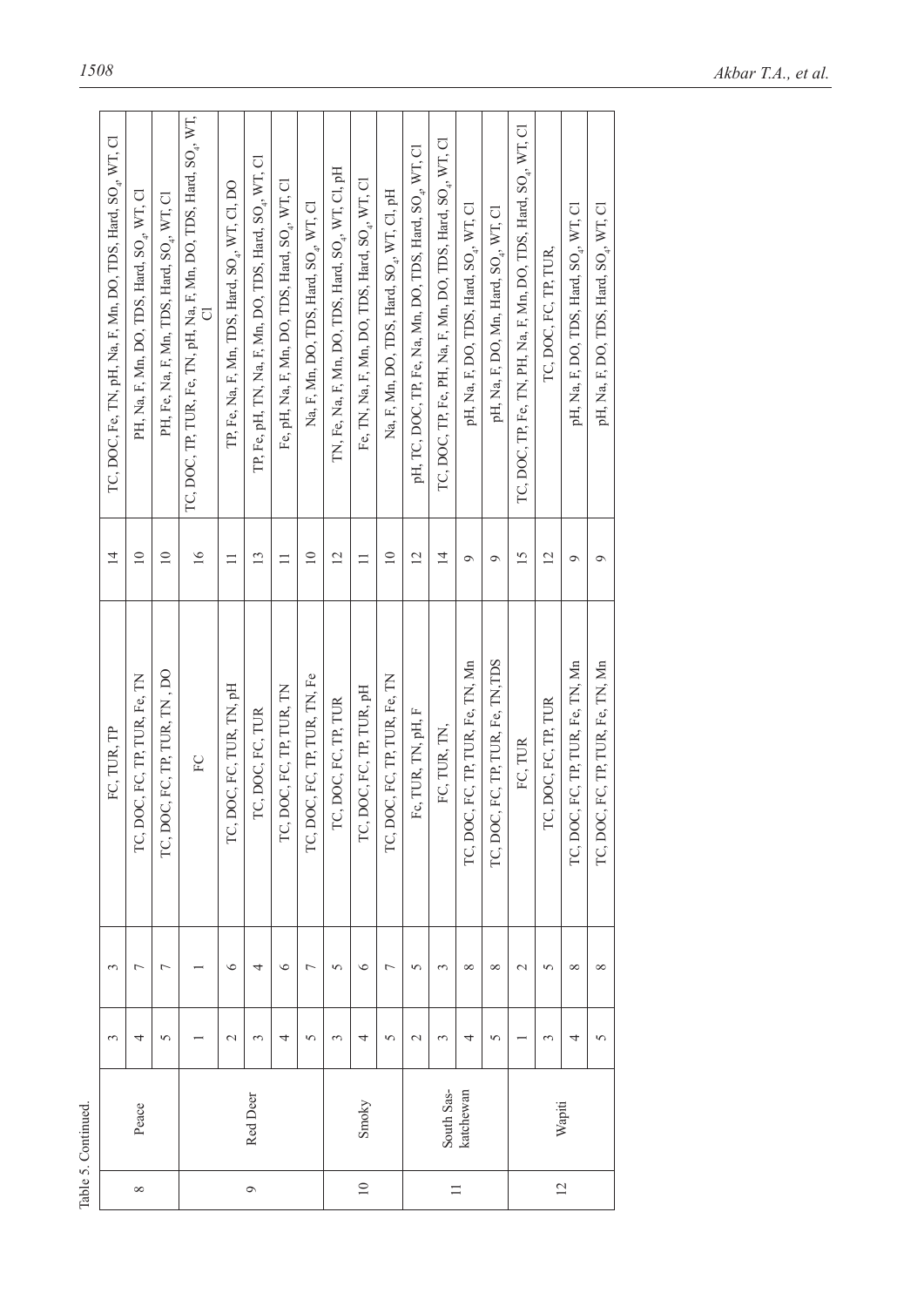range was observed from cluster 2 towards cluster 5. The mean exceedance for FC was above: (i) 1 for cluster 2, cluster 3, and cluster 4; (ii) 3 for cluster 5. The mean exceedance for TUR was above: (i) 0.30 for cluster 2; (ii) 0.70 for cluster 3; (iii) 1 for cluster 4 and cluster 5. The exceedance was above 0.30 for TP and it was more than 0.10 for DO and TN. For cluster 4, the mean exceedance for Fe was above 0.20 and it was above 0.10 for TN and TP. TN was also found above 0.10 for both cluster 2 and cluster 3. The parameters with the highest mean exceedance were: (i) FC, TUR, and TN in cluster 2 and cluster 3; (ii) FC, TUR and Fe in cluster 4; and (iii) FC, TUR and TP in cluster 5. The intense agricultural activities found in South Saskatchewan River Basin could be responsible for contamination and inclusion of sediments and nutrients in the water thus deteriorating its quality [25].

# *Wapiti River*

The mean exceedance of parameters for the clusters of Wapiti River is given in Table 4. The mean exceedance from the lowest to highest range was observed from cluster 1 towards cluster 5. The mean exceedance for FC was above: (i) 1 for cluster 3; (ii) 2 for cluster 4 and cluster 5. The mean exceedance for TUR was above: (i) 0.10 for cluster 1; (ii) 0.30 for cluster 3; (iii) 1 for cluster 4; and (iv) 2 for cluster 5. For cluster 5, the mean exceedance for: (i) TP was above 0.30; (ii) Mn was above 0.20; (iii) TC, TN, Fe and DOC was above 0.10. The mean exceedance for TP, TC and DOC was above 0.10 in cluster 4. The exceedance for TC and DOC was above 0.10 for cluster 3. The parameters with the highest mean exceedance were: (i) TUR in cluster 1; (ii) FC and TUR in cluster 2; (iii) FC, TUR and TC in cluster 4; and (iv) FC, TUR, and TC in cluster 5. The anthropogenic sources might be responsible for deteriorating the water quality of Wapiti River which include discharge of sewage effluent from pulp mill and municipalities [31].

# *Treatment Decision Making Using Outputs of Mean Exceedance Model*

Clusters of Alberta River water and outputs of the mean exceedance model might guide us in making the decisions regarding the targeted treatment technologies required for certain parameters by the rivers. The parameters with exceedance, specifies that the water quality is deteriorated thus needs treatment technology for those parameters. The parameters whose mean exceedance values are not exceeded, represents that water is not contaminated because of these parameters and therefore advance level of expensive and ineffective treatment technologies are not needed in such places. Table 5 is showing the decision of treatment that was made using the outputs of mean exceedance model. It shows that based on the outputs of mean exceedance model, different clusters of all major rivers need different treatment technologies. Thus the treatment technologies for the parameters which are not exceeded, are not needed to be implemented. We can see that cluster 3, 4 and 5 of Athabasca River needs treatment for 8 out of 17 parameters only. Similarly cluster 3, 4 and 5 of Battle River needs treatment for 10, 11 and 13 parameters. We can also deduce that cluster 5 of Battle river is contaminated with highest number of parameters thus needs treatment for all 13 parameters. In Elbow River, cluster 2 and 3 needs treatment for FC and TUR only whereas cluster 4 needs treatment for FC, TUR and Fe. Cluster 1 of Red Deer River only needs to be treated for a single parameter i.e FC. The details of the rest of the clusters for all the rivers and treatment required or not required for different parameters, are enlisted in Table 5.

The economic development in many developed countries including Canada, exponential growth in human population, climate change, caused serious threats to natural ecosystems [15]. The industrial zones release many water pollutants in fresh water bodies. These pollutants have very long-lasting effects on the sustainability of local ecosystems [7]. The industrial wastewaters contain many toxic inorganic and organic compounds like PCB, PAH, VOCs, etc. which can cause damage to delicate aquatic ecosystems [7]. The water pollution of rivers not only affects the environmental sustainability but also caused economic burden through its impacts on human health due to the dependency of potable water on rivers in many parts of the world [32]. It was reported [11] that lakes are more prone to be disturbed by water pollutants. To address various water pollutants, water quality assessment or its modelling is highly desirable. After knowing water quality, the suitable treatment of water or wastewater is necessary [33].

The present study reported the use of exceedance model to identify the parameters which exceeded the Canadian drinking water quality guidelines and obtained the exceedance patterns of water quality parameters in clusters of 12 major rivers of Alberta during the period of five years. The results suggested that the pattern of exceedance paramters varied according to spatial patterns of water bodies. The use of such exceedance models are very handy to decide what treatment strategy should be adopted at a particular place. The current study suggested the specific water quality parameters along their patterns of exceedance level which needed treatment. The source of water pollution was also identified where a specific treatment was needed. The use of probability to illustrate water quality is applied in studies [34-38]. The various exceedance models were used for finding exceedance water quality parameters to decide some useful water management strategies around the world [35-38].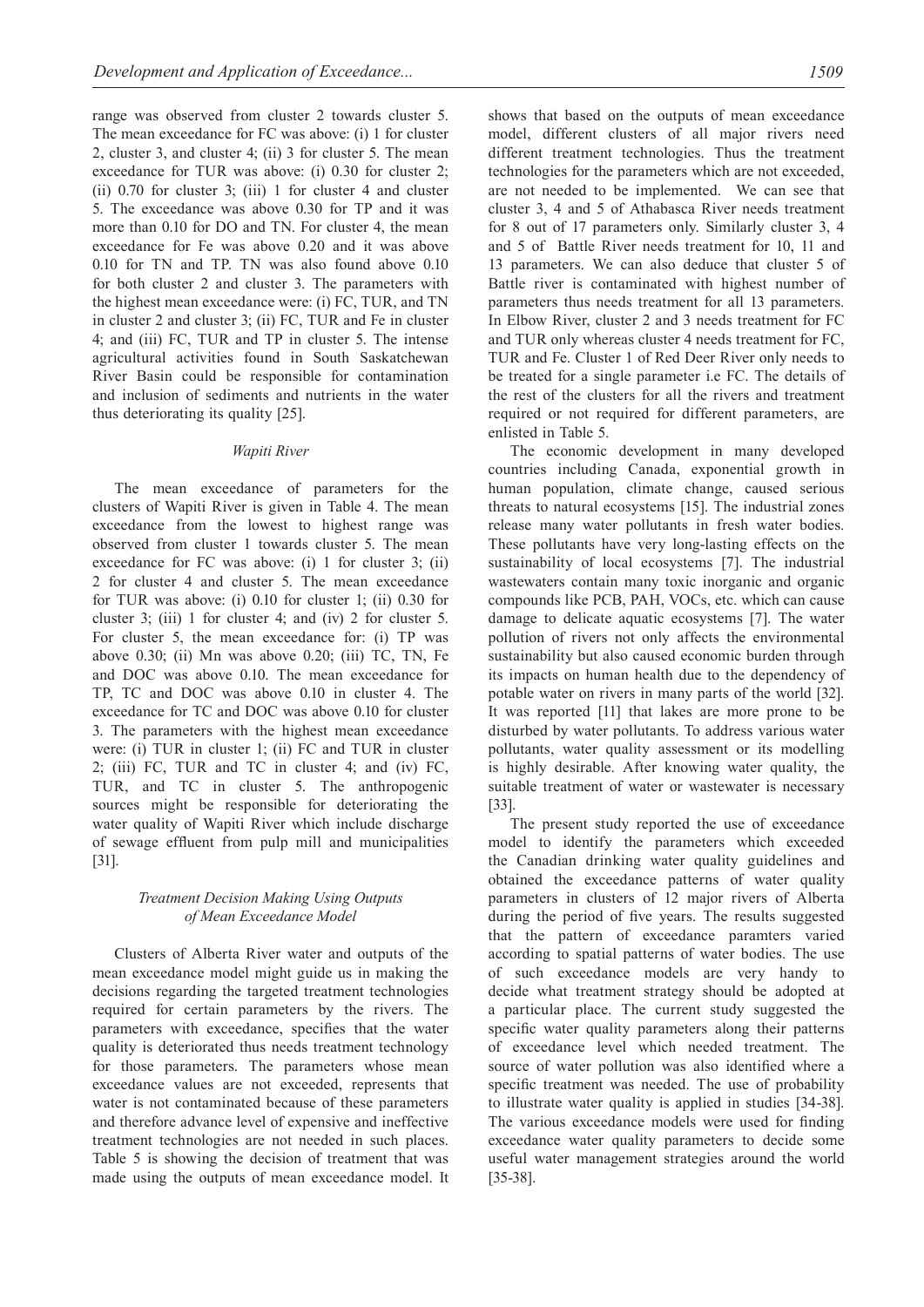# **Conclusions**

In this study, a mean exceedance model was developed for surface water quality parameters. The model was applied to identify the parameters which were exceeded the guidelines and contributed towards the deterioration of surface water quality in different clusters of 12 major rivers in Alberta. It provided information on the parameters which were not exceeded in these clusters. It indicated the exceedance patterns of parameters in clusters. The outputs of model was utilized for decision making on treatment of parameters in each cluster.The parameters with higher mean exceedance were: (i) FC and TUR for Athabasca River; (ii) FC, TUR, Mn, DO and TP for Battle River; (iii) FC, TUR and TP for Bow River; (iv) FC and TUR for Elbow River; (v) FC, Fe, Mn and TUR for Milk River; (vi) FC, TUR, TP and TC for North Saskatchewan River; (vii) FC, TUR, TP, TN, and Fe for Oldman River; (viii) TUR, FC, and TP for Peace River; (ix) FC, TUR, TP and TC for Red Deer River; (x) FC, TUR, and TP for Smoky River; (xi) FC, TUR, TN and TP for South Saskatchewan River; and (xii) FC, TUR and TC for Wapiti River. The mean exceedance was highest for FC and TUR in all the rivers and these were also dominant parameters. From the results of treatment decision making, it was found that the higher numbers of parameters required treatment in cluster 4 and cluster 5 for six rivers which include: (i) Athabasca; (ii) Battle; (iii) Milk; (iv) Peace; (v) South Saskatchewan; and (vi) Wapiti. The exceedance modelling was useful in: (i) identifying the parameters exceeded above the water quality guidelines in each cluster; (ii) obtaining the patterns of exceedance for the exceeded parameters; (iii) obtaining the exceedance level for each parameter of a cluster; (iv) targeting the parameters for the specific treatment on the basis of exceedance level; (v) identifying the source of water pollution; and (vi) deciding the targeted treatment technology.

# **Acknowledgments**

We acknowledge the Natural Sciences and Engineering Research Council of Canada (NSERC) for providing "Postgraduate Scholarship at Doctoral Level" to Tahir Ali Akbar and Alberta Environment for providing water quality data. We also acknowledge the support of COMSATS University Islamabad, Abbottabad Campus, Pakistan for providing facilities for completing this research work.

# **Conflict of Interest**

The authors declare no conflict of interest.

# **References**

- 1. KÜKRER S., MUTLU E. Assessment of surface water quality using water quality index and multivariate statistical analyses in Saraydüzü Dam Lake, Turkey. Environ. Monit. Assess., **191** (2), 71, **2019**.
- 2. The Water Chronicles. Guide to Canada's Drinking Water. The Water Chronicles, Ottawa, ON, Canada, **2008**.
- 3. BOYD, C.E. Water Quality: An Introduction, 2nd ed.; Springer International Publishing: Cham, Switzerland, **2015**.
- 4. MEYER A.M., KLEIN C., FÜNFROCKEN E., KAUTENBURGER R., BECK H.P. Real-time monitoring of water quality to identify pollution pathways in small and middle scale rivers. Sci. Total Environ., 651, 2333, **2019**.
- 5. LUOMA S., OKKONEN J. Impacts of future climate change and Baltic sea level rise on groundwater recharge, groundwater levels, and surface leakage in the Hanko aquifer in Southern Finland. Water, **6** (12)*,* 3671, **2014**.
- 6. OCKENDEN M.C., DEASY C.E., BENSKIN C.M.W.H., BEVEN K.J., BURKE S., COLLINS A.L., EVANS R., FALLOON P.D., FORBER K.J., HISCOCK K.M., HOLLAWAY M.J., KAHNA R., MACLEOD C.J.A., REANEY S.M., SNELL M.A., VILLAMIZAR M.L., WEARING C., WITHERS P.J.A., ZHOU J.G., HAYGARTH P.M. Changing climate and nutrient transfers: Evidence from high temporal resolution concentration-flow dynamics in headwater catchments. Sci. Total Environ., **548**, 339, **2016**.
- 7. MAHMOOD Q., SHAHEEN S., BILAL M., ZEB B.S., TARIQ M., ULLAH Z., ALI A. Chemical pollutants from industrial estate Pakistan-A threat to environmental sustainability App. Water Sci., **9** (3), 47, **2019**.
- 8. TYAGI S., SHARMA B., SINGH P., DOBHAL R. Water quality assessment in terms of water quality index. Am. J. Water Resour., **1**, 38, **2013**.
- 9. TSAKIRIS G., ALEXAKIS D. Water quality models: An overview. Eur. Water 37, 46, **2012**.
- 10. ZHANG L., THOMAS S., MITSCH W.J. Design of realtime and long-term hydrologic and water quality wetland monitoring stations in South Florida, USA. Ecol. Eng., 108, **455**, **2017**.
- 11. DALAKOTI H., MISHRA S., CHAUDHARY M., SINGAL S. K. Appraisal of water quality in the lakes of Nainital District through numerical indices and multivariate statistics, India. Int. J. River Bas. Manage., **16**, 11, **2017**.
- 12. ALTENBURGER R., AIT-AISSA S., ANTCZAK P., BACKHAUS T., BARCELÓ, D., SEILER T.B., BRION F., BUSCH W., CHIPMAN K., DE ALDA M.L., et al. Future water quality monitoring—Adapting tools to deal with mixtures of pollutants in water resource management. Sci. Total Environ., **512**, 551, **2015**.
- 13. AKBAR T.A., HASSAN Q.K., ACHARI G. Clusterization of surface water quality and its relation to climate and land use/cover. JEP, **4** (4), 333, **2013.**
- 14. KAZAKIS N., CHALIKAKIS K., MAZZILLI N., OLLIVIER C., MANAKOS A., VOUDOURIS K. Management and research strategies of karst aquifers in Greece: Literature overview and exemplification based on hydrodynamic modeling and vulnerability assessment of a strategic karst aquifer. Sci. Total Environ. **643**, 609, **2018**.